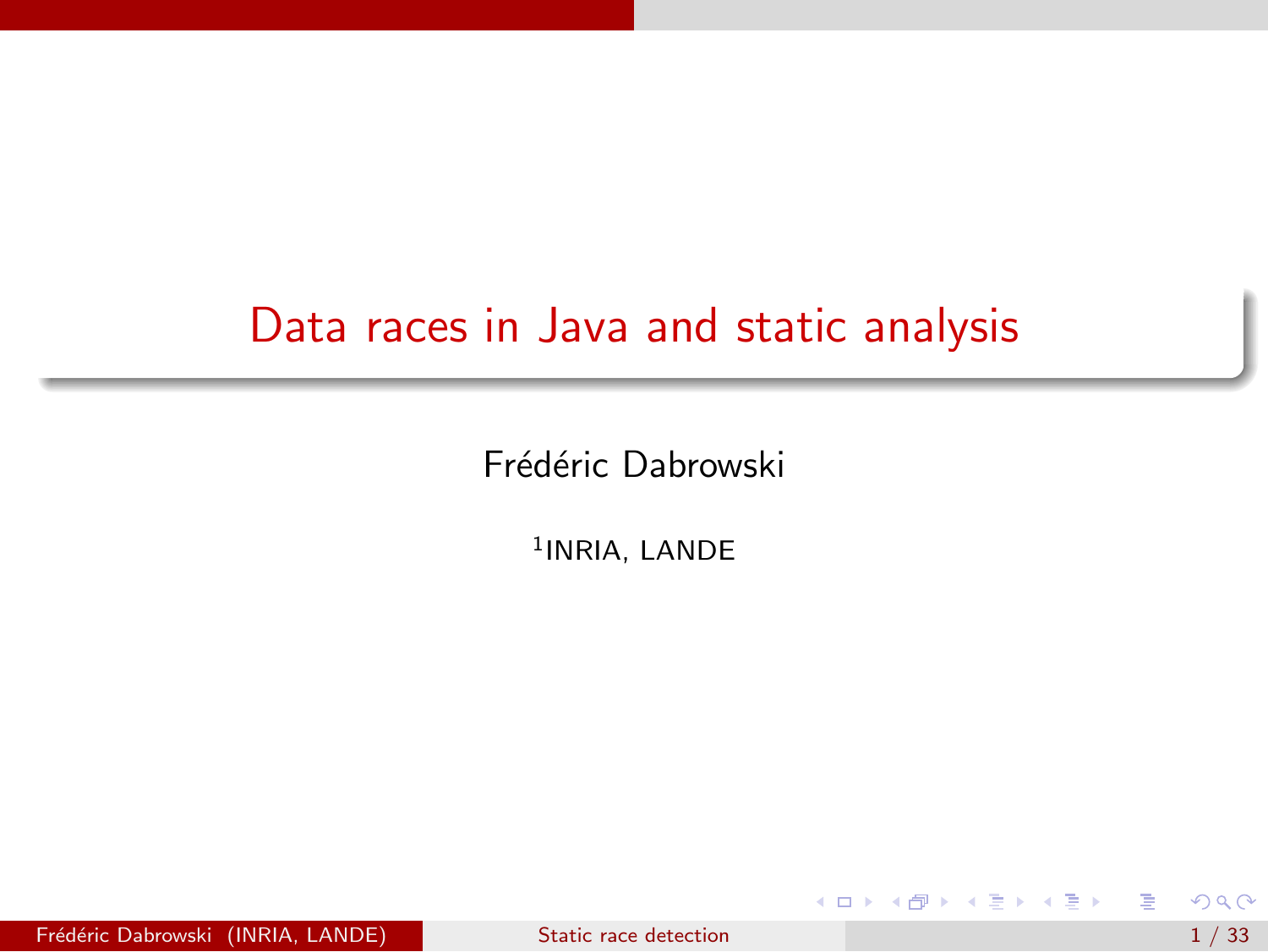### **Outline**

**1** Concurrency in Java

<sup>2</sup> Static Detection of dataraces lock-based typing ( Flanagan, Abadi & Freund Boyapati, Lee & Rinard

> Points-to analysis : Naik & Aiken  $\bullet$ (Points-to analysis  $+$  Type and effect system)

**3** Conclusion and ongoing work

イロン イ部ン イ君ン イ君ン 一番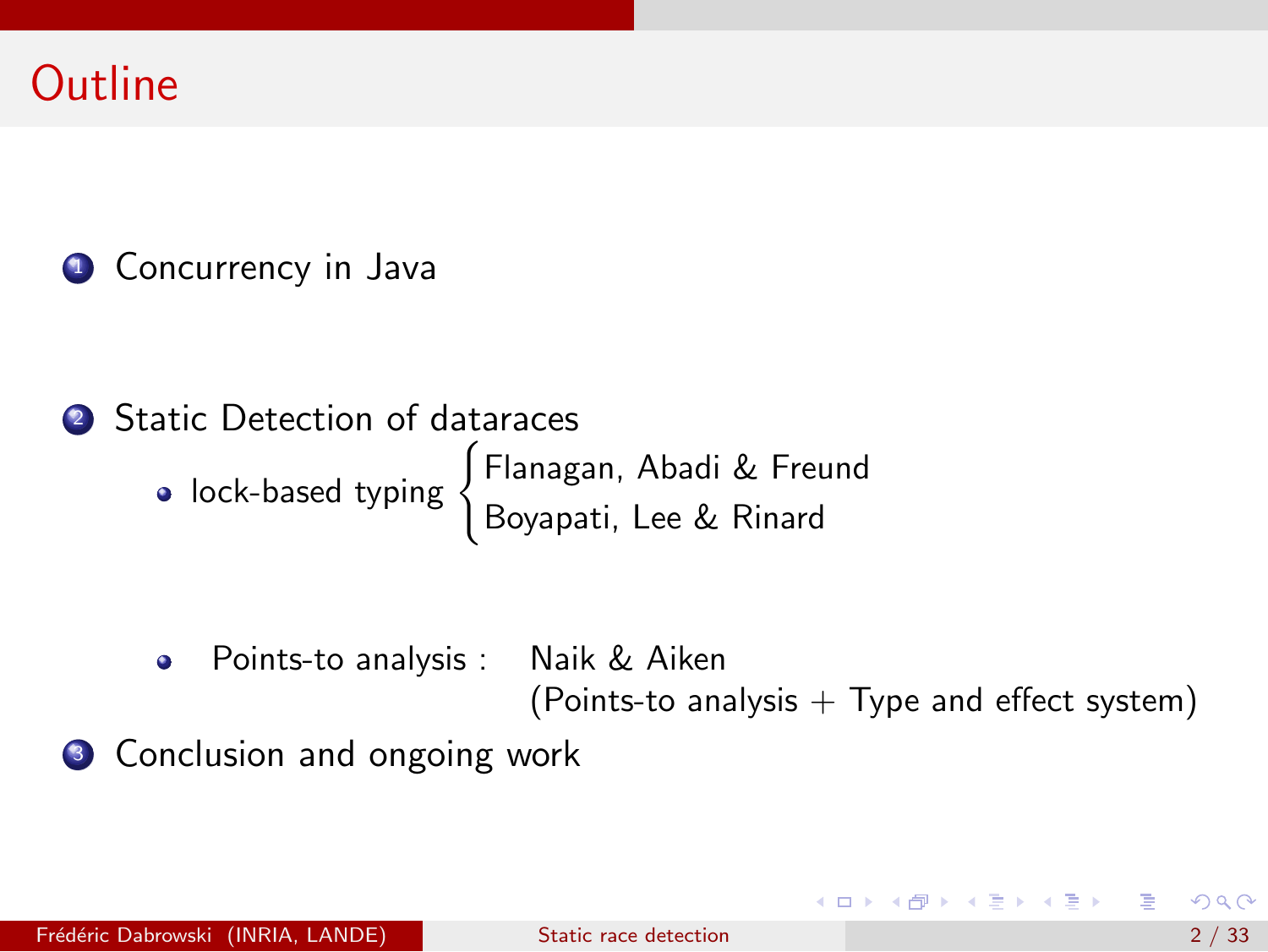D.

イロメ イ部メ イヨメ イヨメー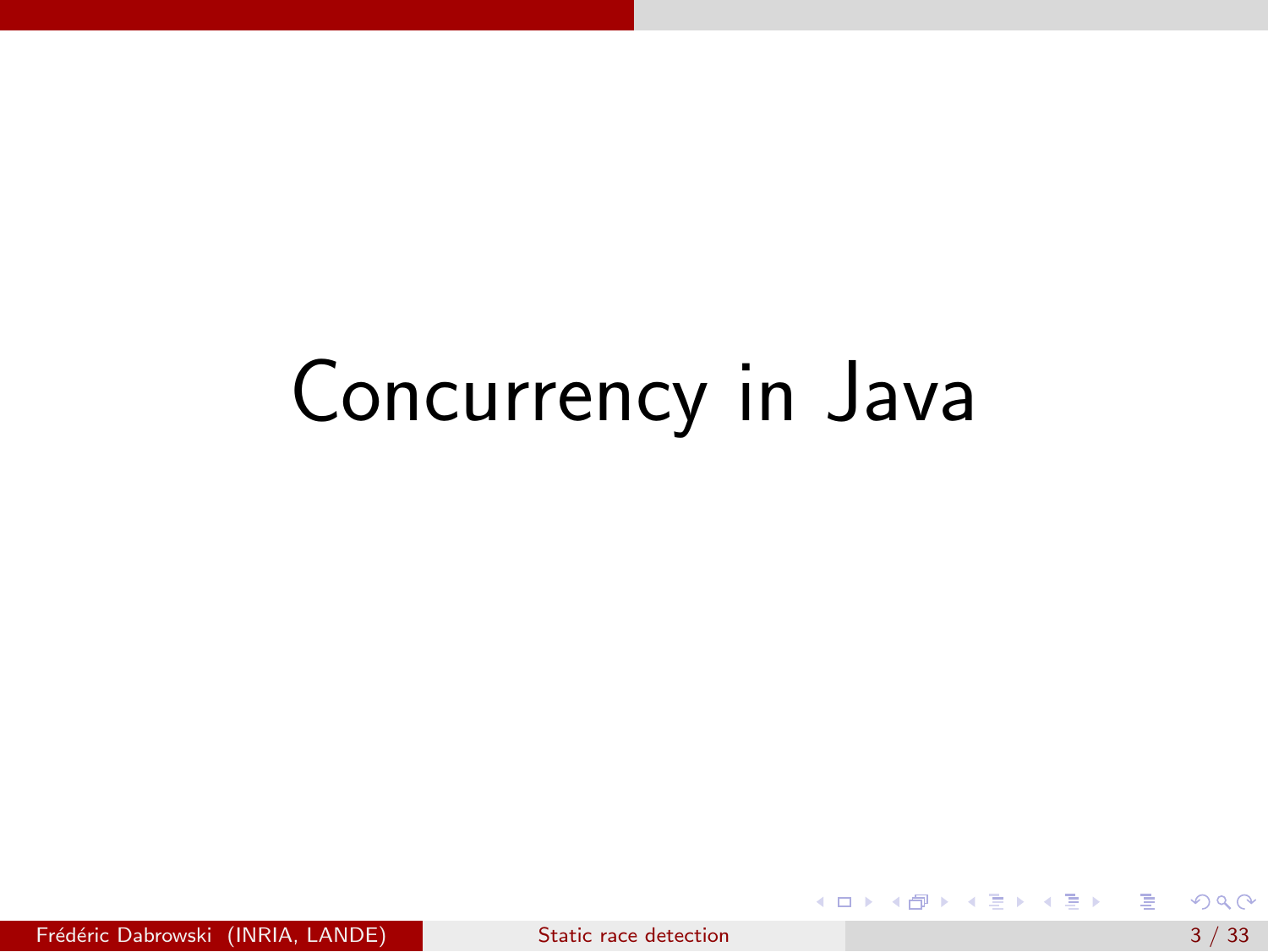#### Concurrency model

• Thread-based concurrency : shared memory (fields of shared objects)

lexically scoped *locking* construct : synchronized $(x)$  $\{ \ldots \}$  $\bullet$ 

• Preemptive scheduling (Interleaving semantics)

 $\mathcal{A} \cap \mathbb{P} \rightarrow \mathcal{A} \supseteq \mathcal{A} \rightarrow \mathcal{A} \supseteq \mathcal{A}$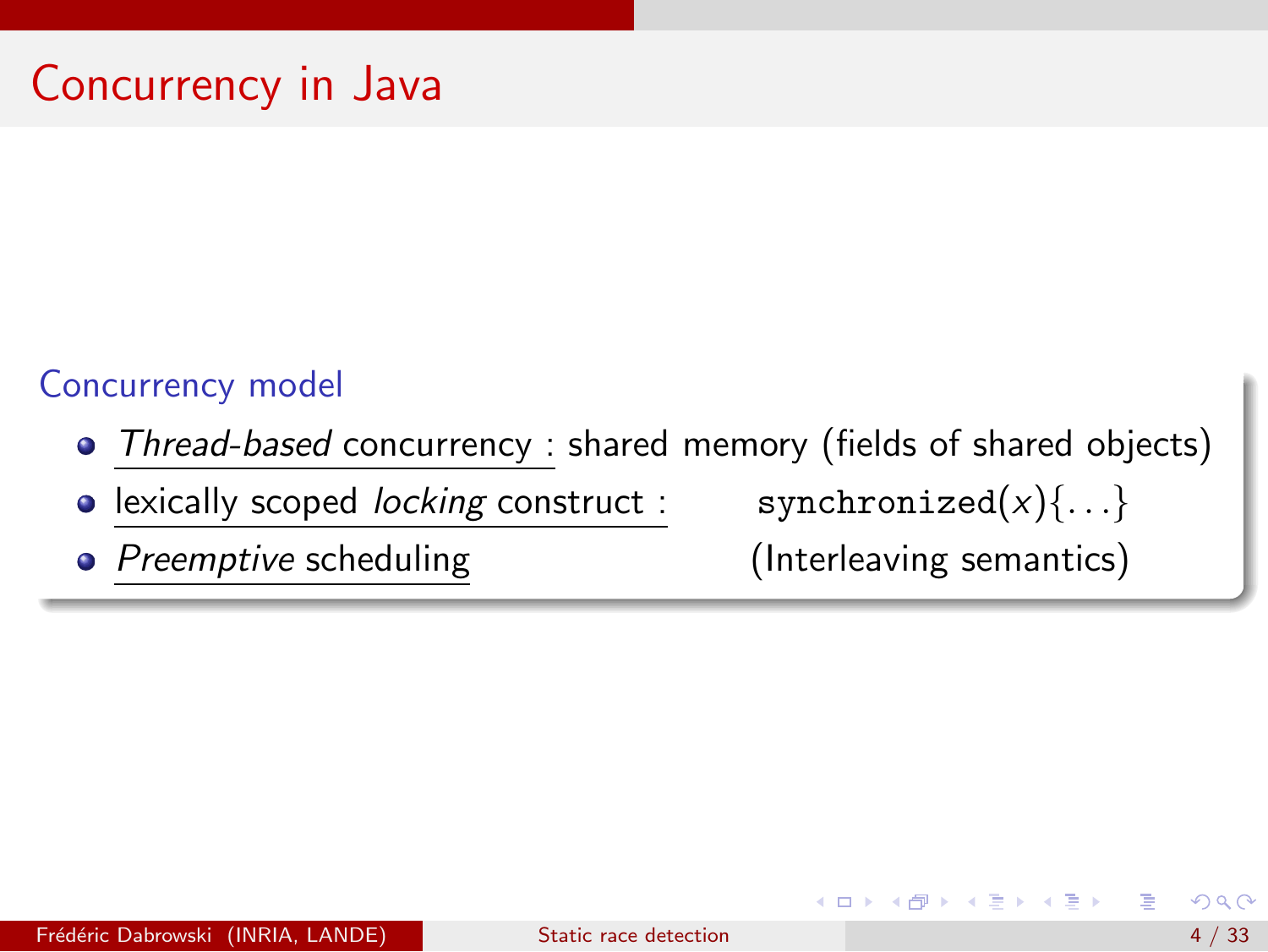### Interleaving semantics

$$
\begin{array}{c|c|c|c|c} \text{(small step)} & \text{interleaving semantics} \\ \text{sequential semantics} & & & & \\ t_i, \text{Mem} \rightarrow_{\text{seq}} t'_i, \text{Mem'} & & & \\ \hline & & & \\ \hline & & & \\ \end{array}
$$

Problem : This semantics is incomplete with respect to the Java Memory Model, unless you write well-synchronized programs

 $A \oplus B$   $A \oplus B$   $A \oplus B$   $A \oplus B$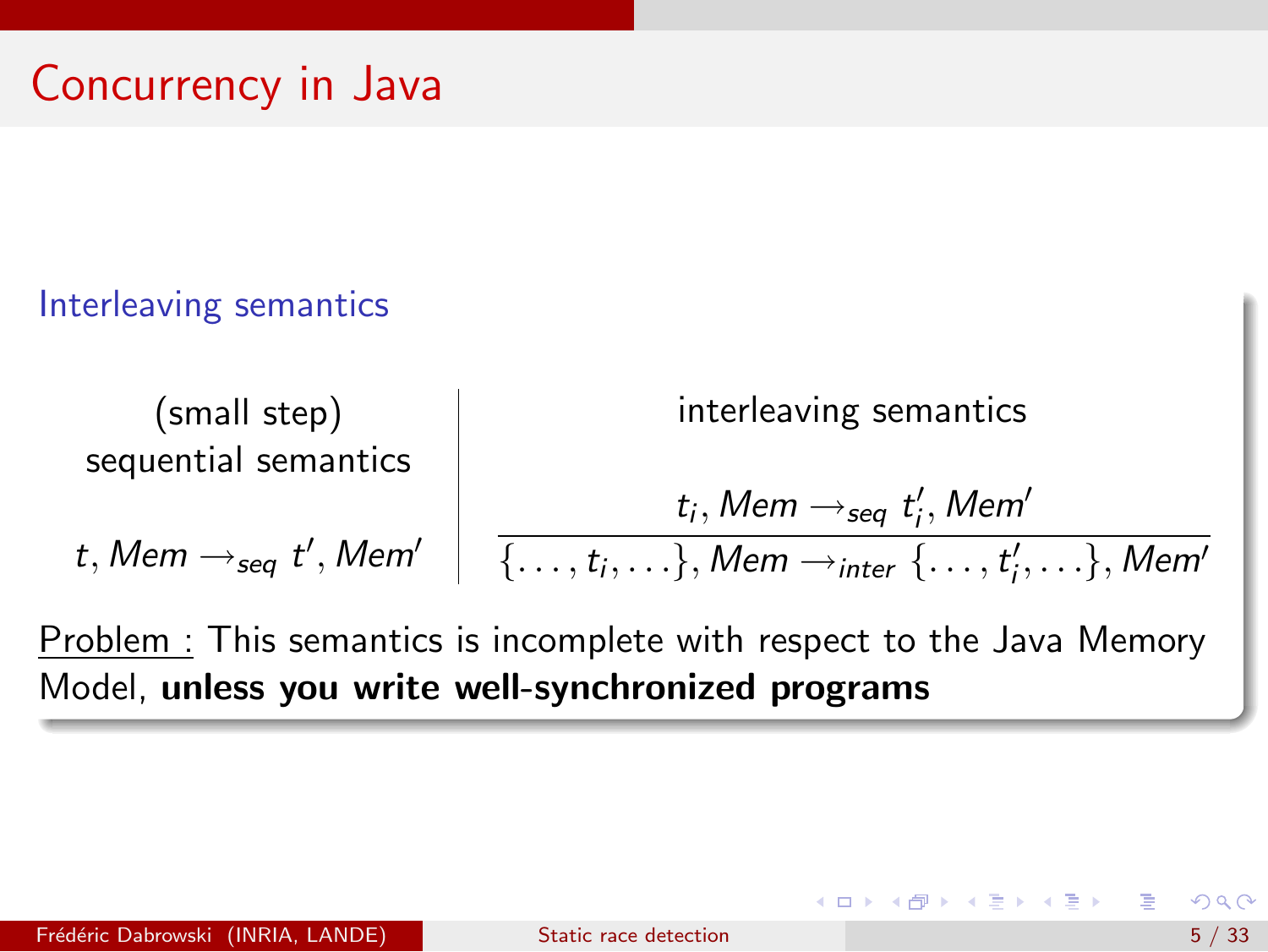#### Natural hypothesis : sequential consistency

Intuivively, sequential consistency means that all executions respect the program order.



Problem : enforcing sequential consistency for all Java programs makes many of the compiler/processor optimizations illegal.

Why? some optimizations assume well-synchronized programs!

**イロト イ何ト イヨト イヨト**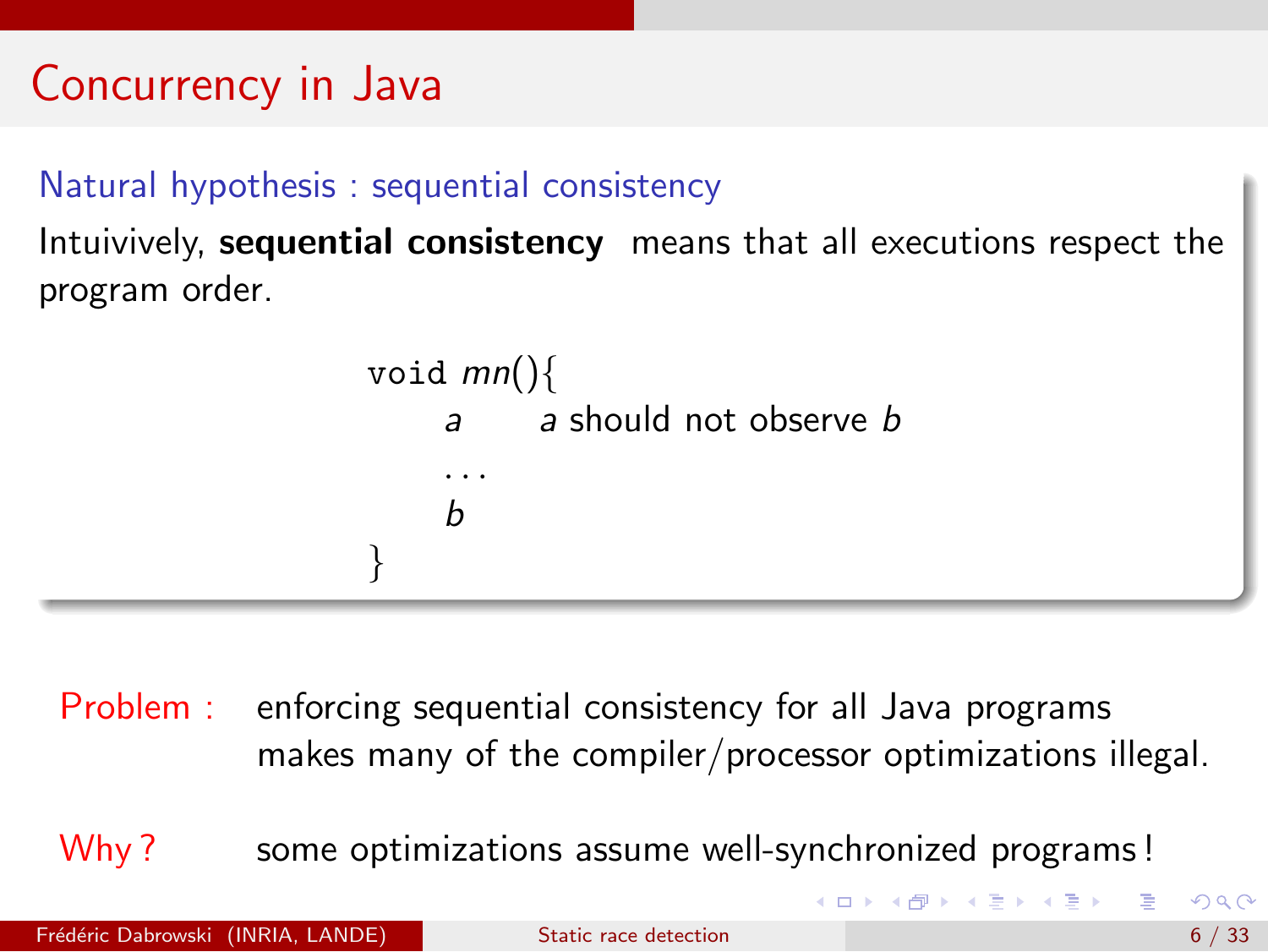Example : code reordering (cache mechanisms,...)

Original code Optimized code

 $C.f = C.g = 0$  $1 : x = C.g; | 3 : y = C.f;$ 2 :  $C.f = 1; | 4 : C.g = 1;$  ${Perm(1, 2, 3, 4) | 1 < 2, 3 < 4}$ 

$$
C.f = C.g = 0
$$
  
2:  $C.f = 1$ ; | 4:  $C.g = 1$ ;  
1:  $x = C.g$ ; | 3:  $y = C.f$ ;  
{*Perm*(1, 2, 3, 4) | 2 < 1, 4 < 3}

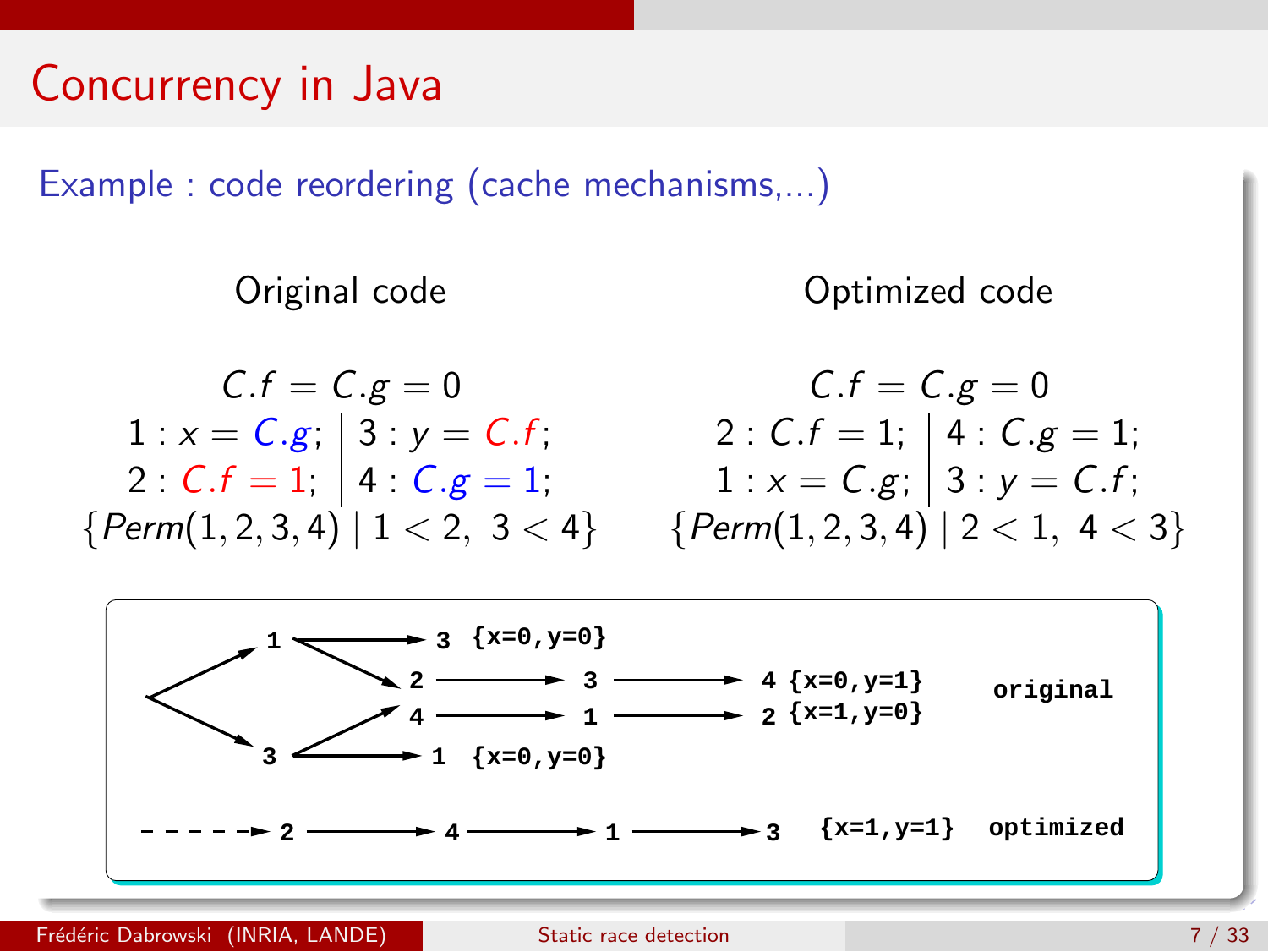

#### Java's memory model is weak memory model

All executions of well-synchronized programs are sequentially consistent  $a$ .

<sup>a</sup>Manson, Pugh & Adve : The Java Memory Model (Special Popl issue)

### Programs must be well-synchronyzed several static analysis depend on it

K ロト K 御 ト K 君 ト K 君 K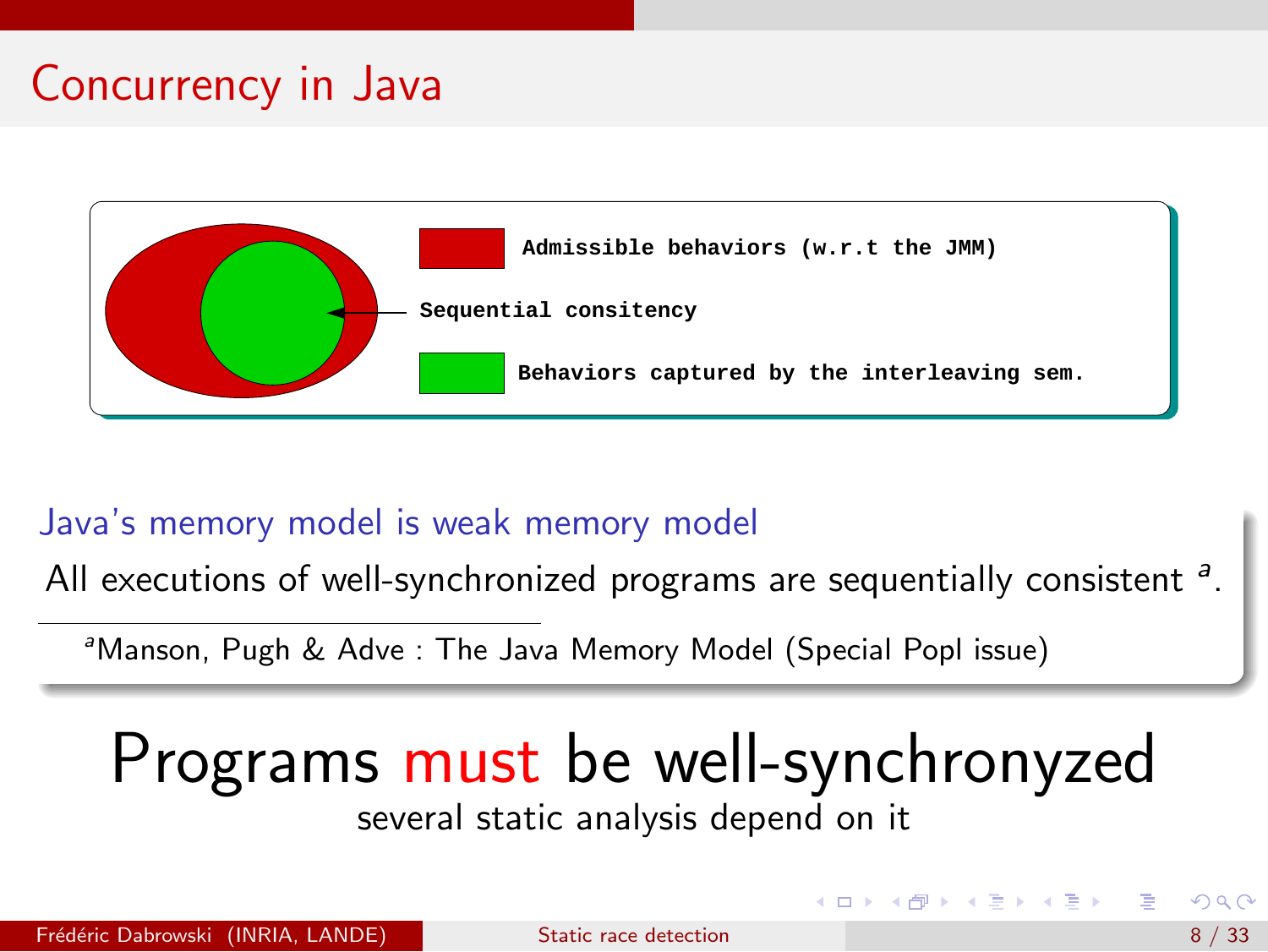#### Well-synchronized programs

 $(P_1)$ : For all execution (w.r.t the interleaving semantics), every conflicting actions  $a$  and  $b$  are synchronized



compiler/jvm/jit :  $(P_1) \Rightarrow$  every exec. is captured by the inter. sem.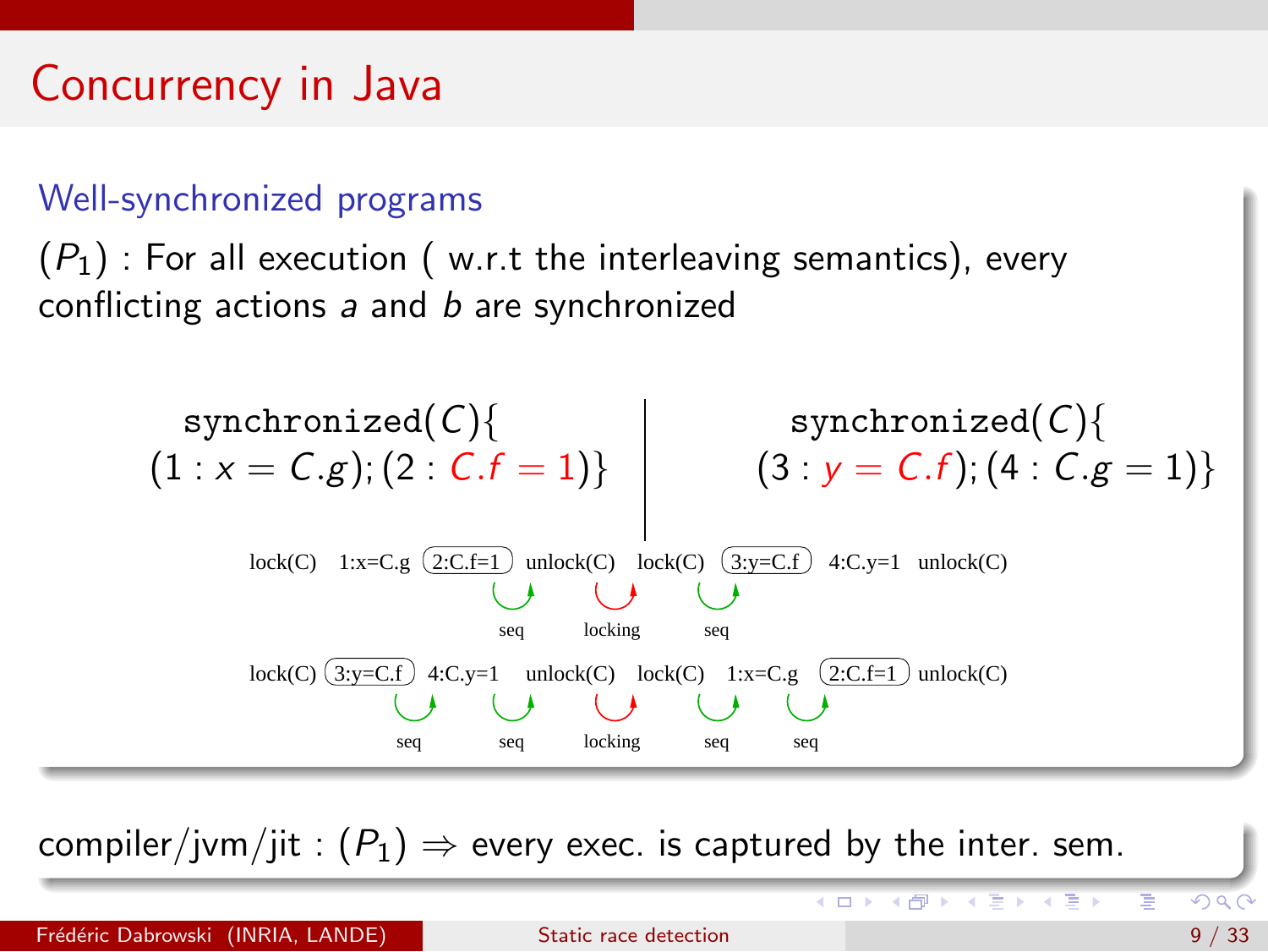### Happens-before relation

 $\prec_{hh}$  is the transitive closure of the following rules :

- sequentiality  $\scriptstyle{ \mathcal{a}^t \prec_{hb}^1 b^t }$
- o start/join synchronisation

$$
\begin{cases} t.\text{start}() \prec_{hb}^1 a^t \\ a^t \prec_{hb}^1 t.\text{join}() \end{cases}
$$

**o** lock-based synchronisation

$$
\begin{cases}\n\text{unlock}(m) \prec^1_{hb} \text{lock}(m) \\
\text{write}(x.f) \prec^1_{hb} \text{read}(x.f) \qquad (f \text{ volatile})\n\end{cases}
$$

÷

イタト イミト イミト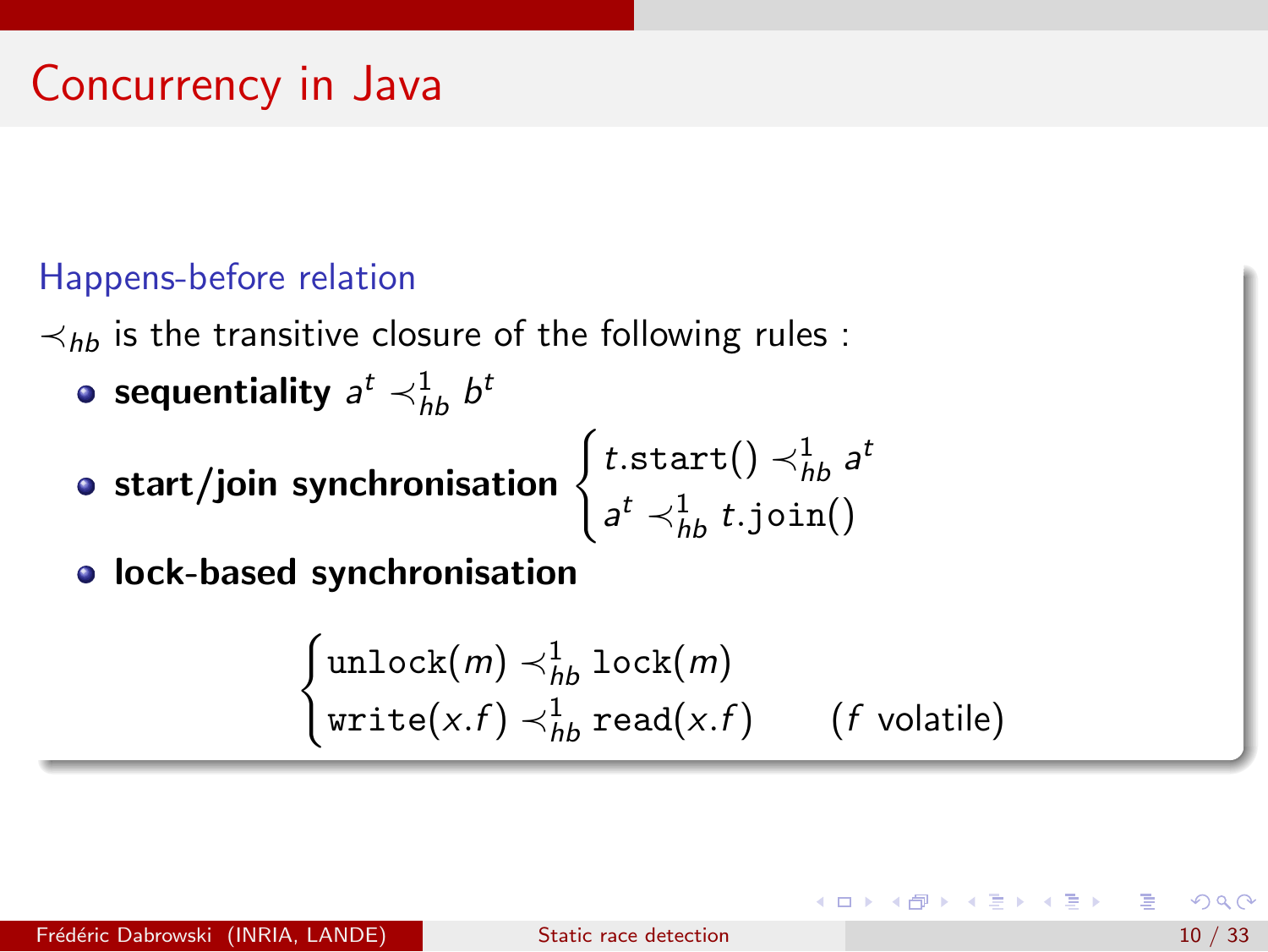#### Data races

definition (JMM) : a program has a data race is there exists an execution with two conflicting actions not not ordered by  $\prec_{hh}$ .

alternative definition : a program has a data race if there exists an execution such that, at some point, there is a non deterministic choice (interleaving semantics) among two conflicting actions.

#### Problem (undecidable) :

Given a program, are all executions of that program race free ?

**K ロ ▶ | K 母 ▶ | K ヨ ▶ | K ヨ ▶**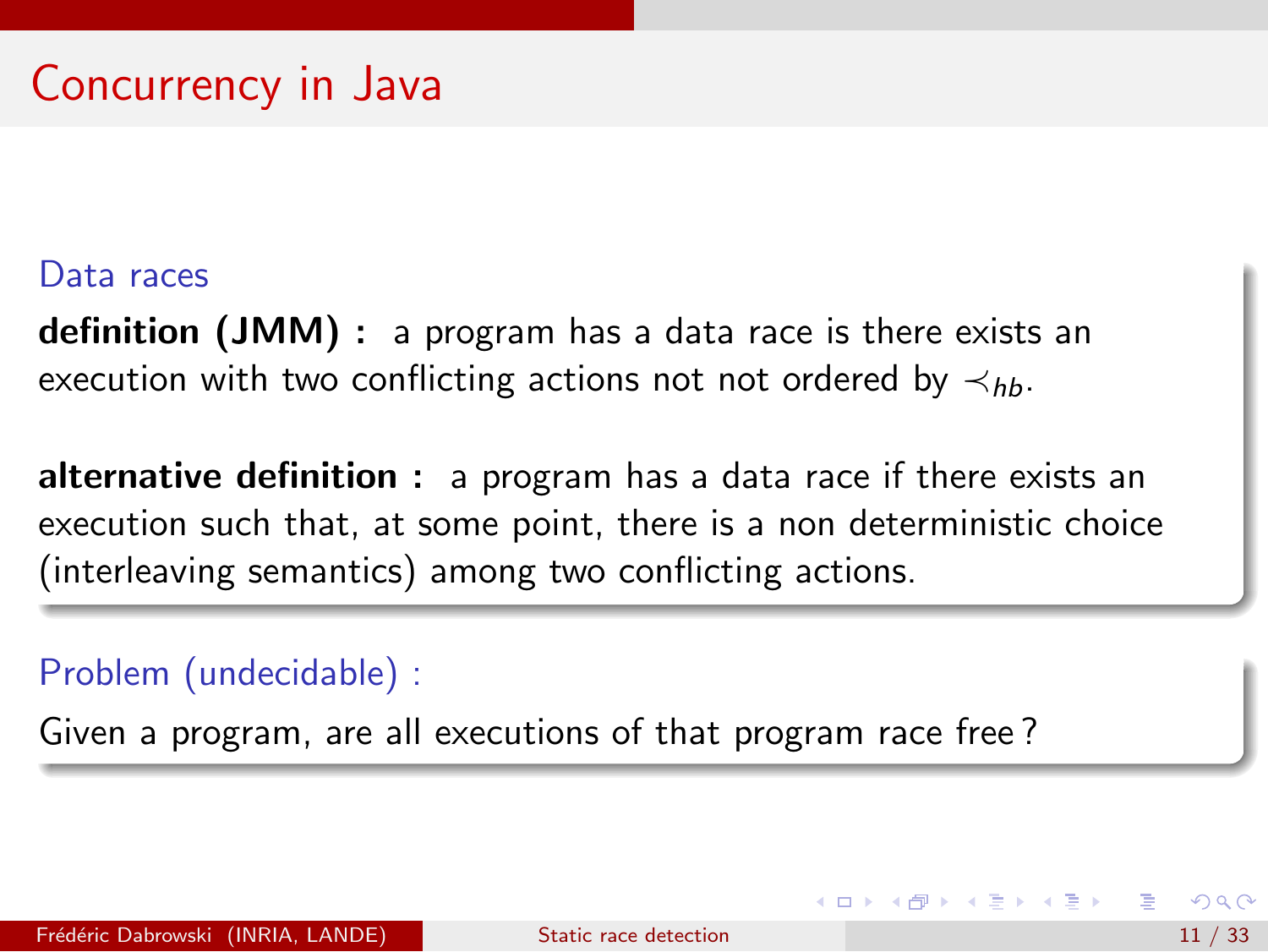## Static detection of data races

Frédéric Dabrowski (INRIA, LANDE) [Static race detection](#page-0-0) 12 / 33

目

**イロト イ母ト イヨト イヨト**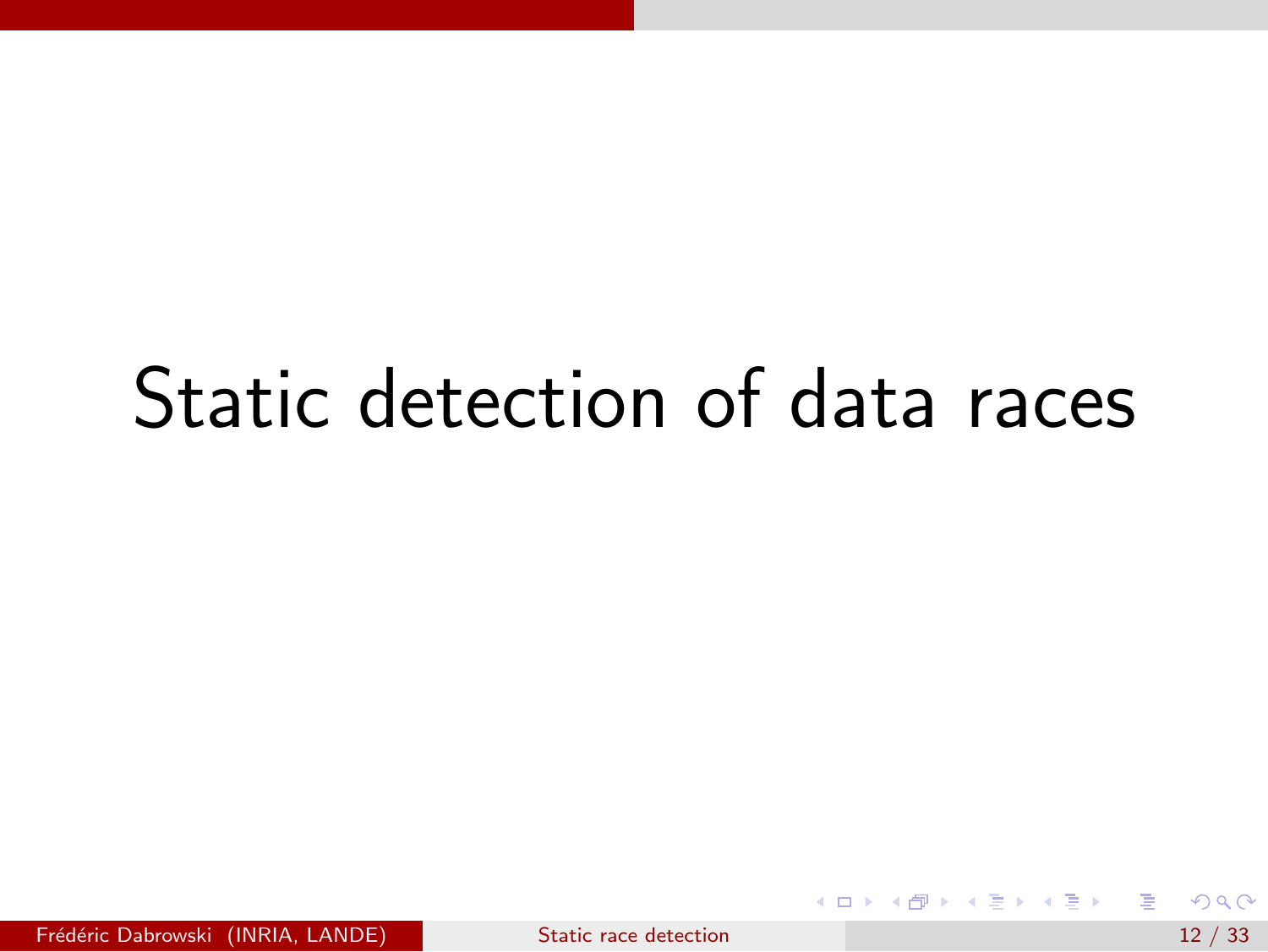## RCC Java

[PLDI'00] Type-based race detection for Java (Flanagan and Freund)

- **•** supports classes parameterized by locks of given types (Dependent types)
- **•** introduce a notion of thread local classes
- Fields protected by locks (static fields)
- Encapsulation : self-protected class
- Extend previous work based on a simple thread calculus

イロト イ母 トイヨ トイヨ トー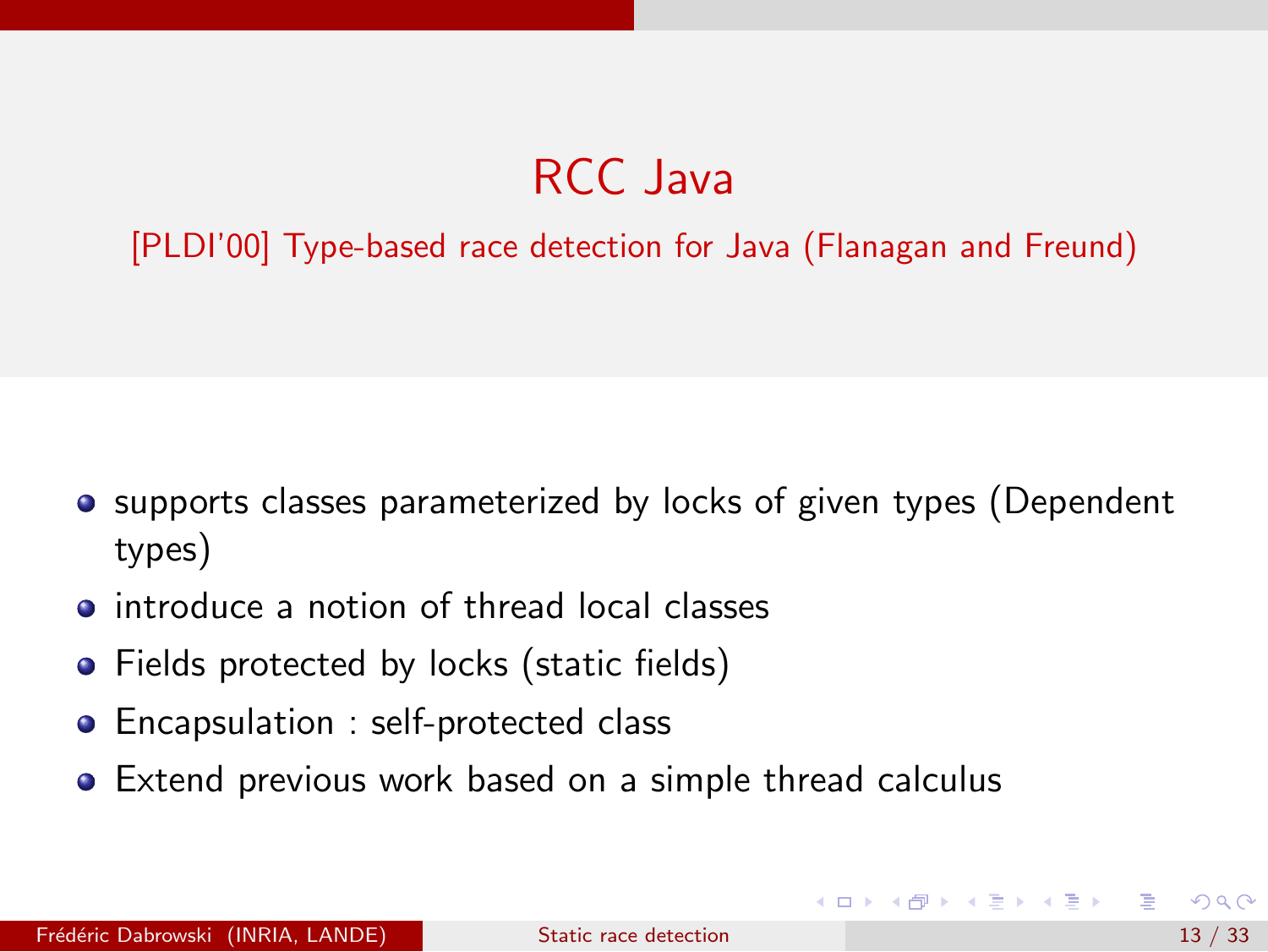Example

```
class A(ghost Object x){
     Object y = new Object() guarded by x;
      void set(Object z) requires x{
           this.y = z;
     }
}
class B{
     final Object z = new Object();
     A\langle \text{this}.z \rangle \times = \text{new } A\langle \text{this}.z \rangle();
     void f()synchronized(this.z){set(new Object())}
     }
}
```
→ 何 ▶ → ヨ ▶ → ヨ ▶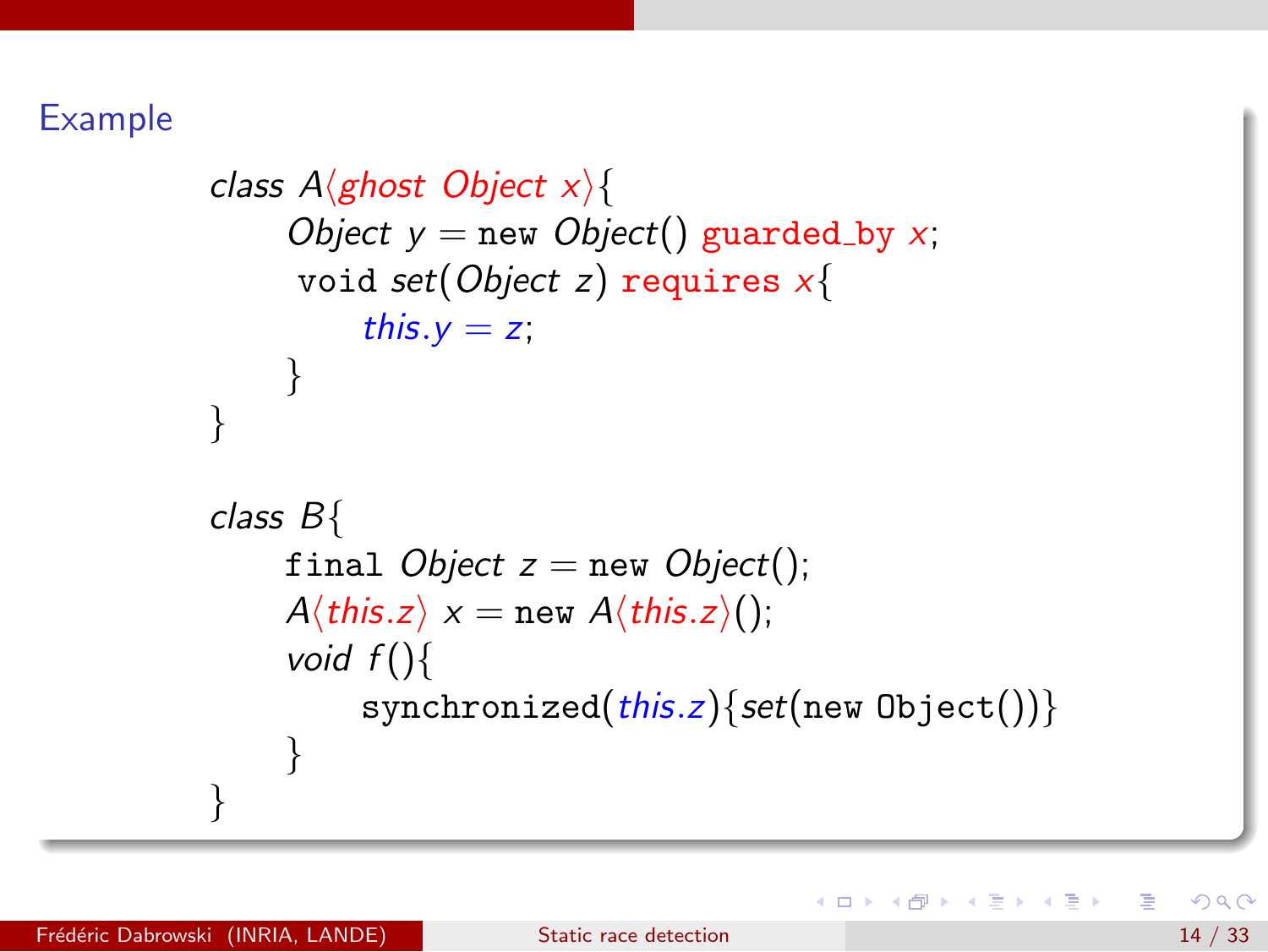### Ownership types

[OOPSLA'02] Ownership types for safe programming : preventing data races and deadlocks (Boyapati, Lee and Rinard)

#### Basic idea

Write generic code and create different instance with different protection mechanisms.

→ 何 ▶ → ヨ ▶ → ヨ ▶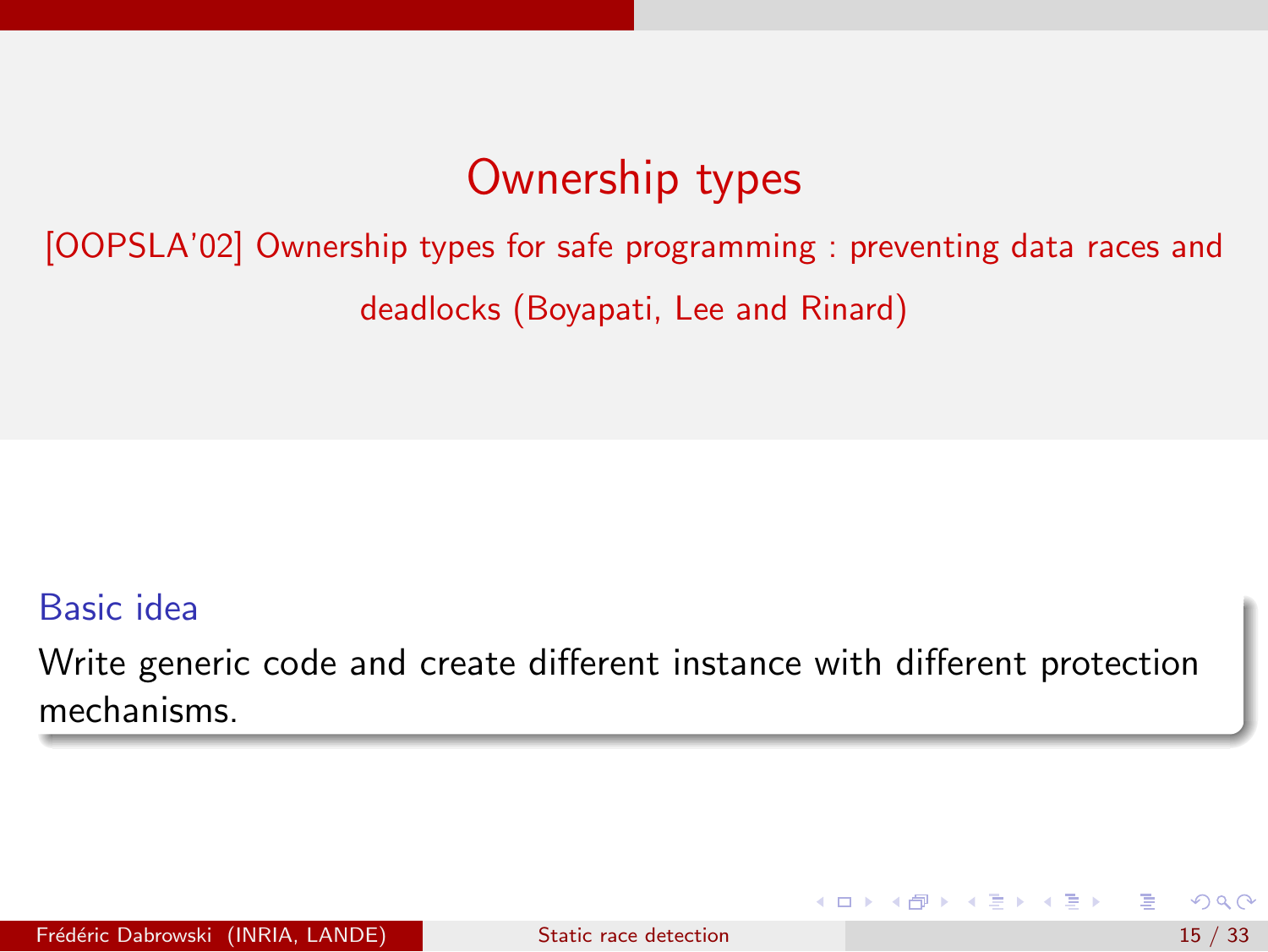### Ownership types

#### Ownership types Each object is owned by  $\sqrt{ }$  $\int$  $\mathcal{L}$ another object (final field) itself (self) a thread (thisThread)

class  $C\langle Owner_0, Owner_1, \ldots \rangle$  {... new  $D\langle Owner_1\rangle() \ldots$ }

イロン イ部ン イヨン イヨン 一番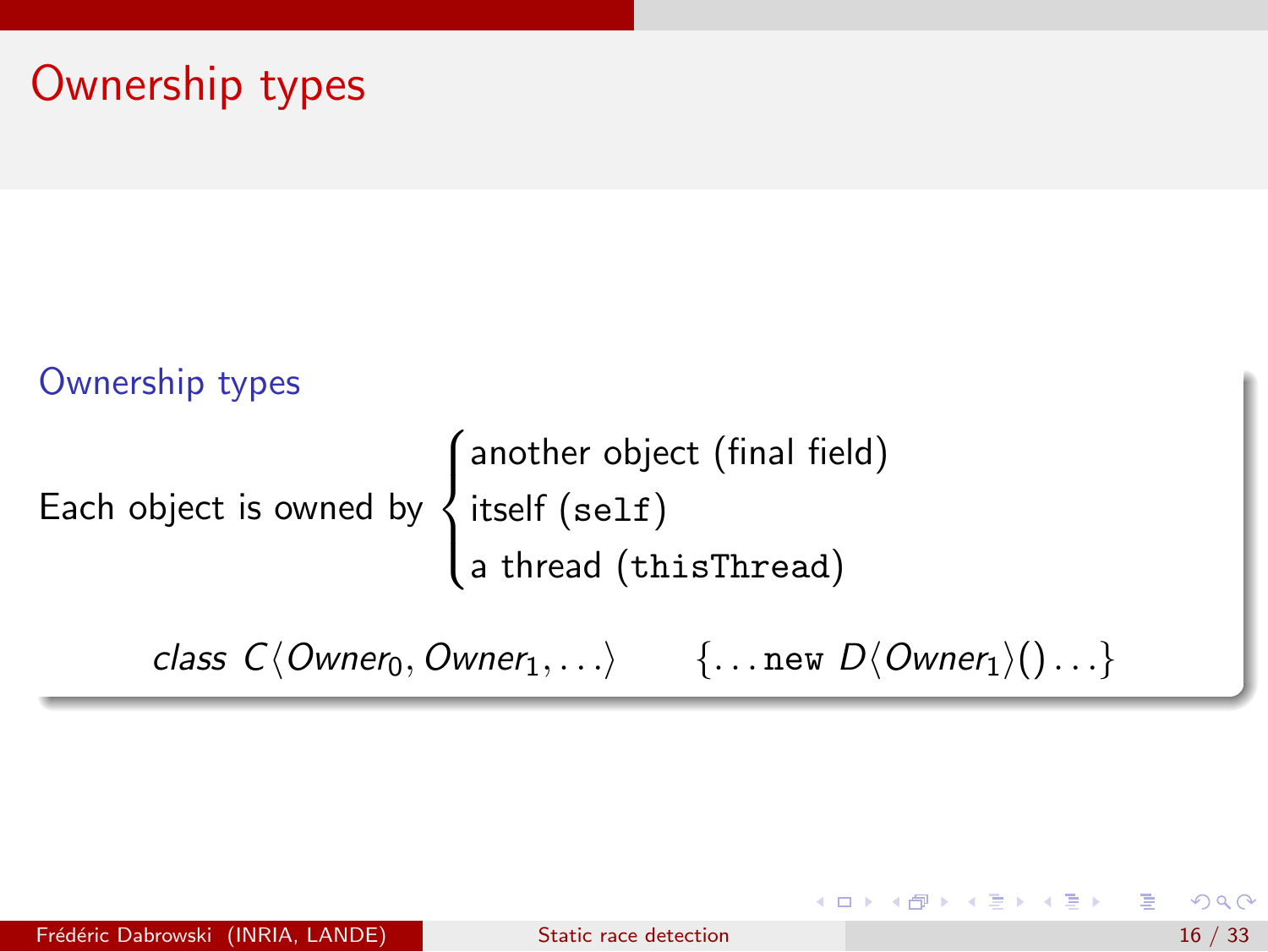#### Static analysis

- **1** The ownership relation builds a forest of trees
- 2 The fields of an object must be protected by the ancester of this object (a root, i.e. an object protected by itself or a thread)

#### **Extensions**

• support for read-only/single pointer objects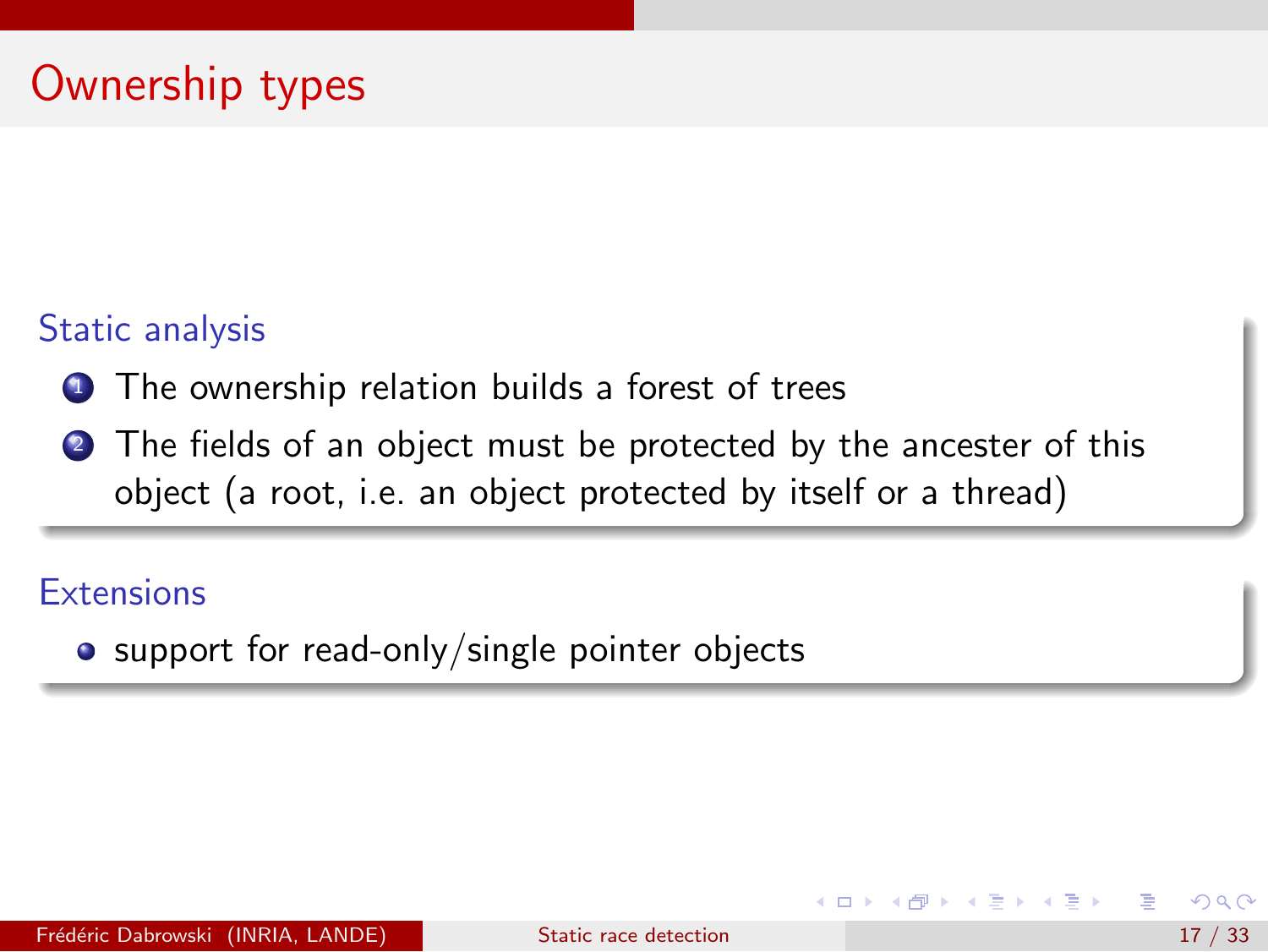### Ownership types

### Example

```
class Account\langle thisOwner\rangleint balance = 0:
     void deposit(int x) requires this Owner{
           this.balance = this.balance +x;
      }
}
Account \langle \text{thisThread} \rangle a1 = new Account\langle \text{thisThread} \ranglea1.deposit(10);
```
final  $Account\langle self \rangle$  a2 = new  $Account\langle self \rangle$ ; fork{synchronized(a2){a2.deposit(10); }}

```
Account\langle a_2 \rangle a3 = new Account\langle a_2 \rangle;
```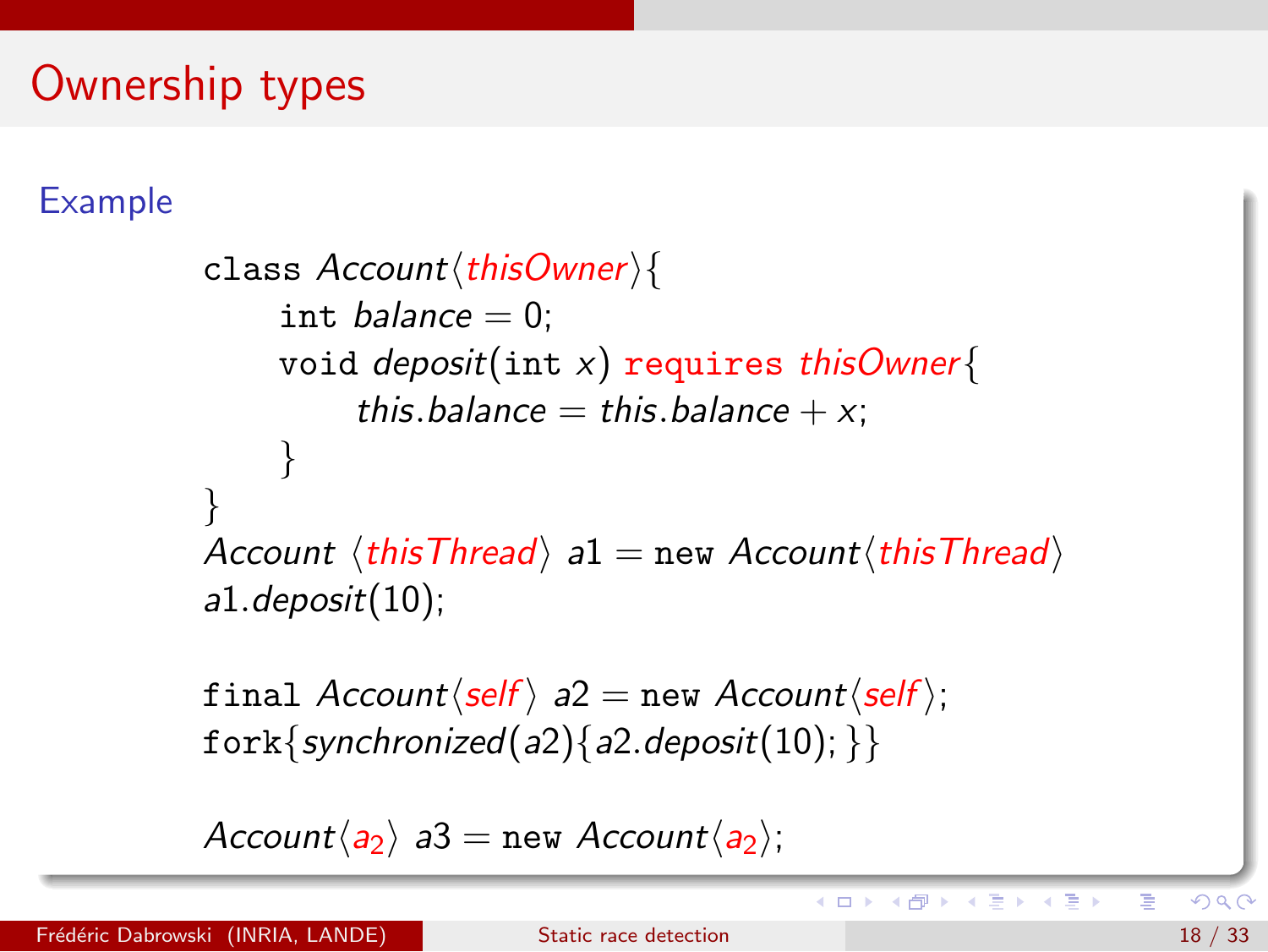## Type inference

[VMCAI'04] Type Inference for Parameterized Race-Free Java (Agarwal and Stoller)

idea :

- Perform a set of execution
- Extract types from this set
- Check types

problem : incomplete

### [SAS'04, SCP'07] Type inference against races (Flanagan and Freund)

- **•** consider parameterization of classes as introduced by Boyapati, Lee and Rinard
- by reduction of the problem of finding a satisfying assignment for a boolean formula (NP-complete)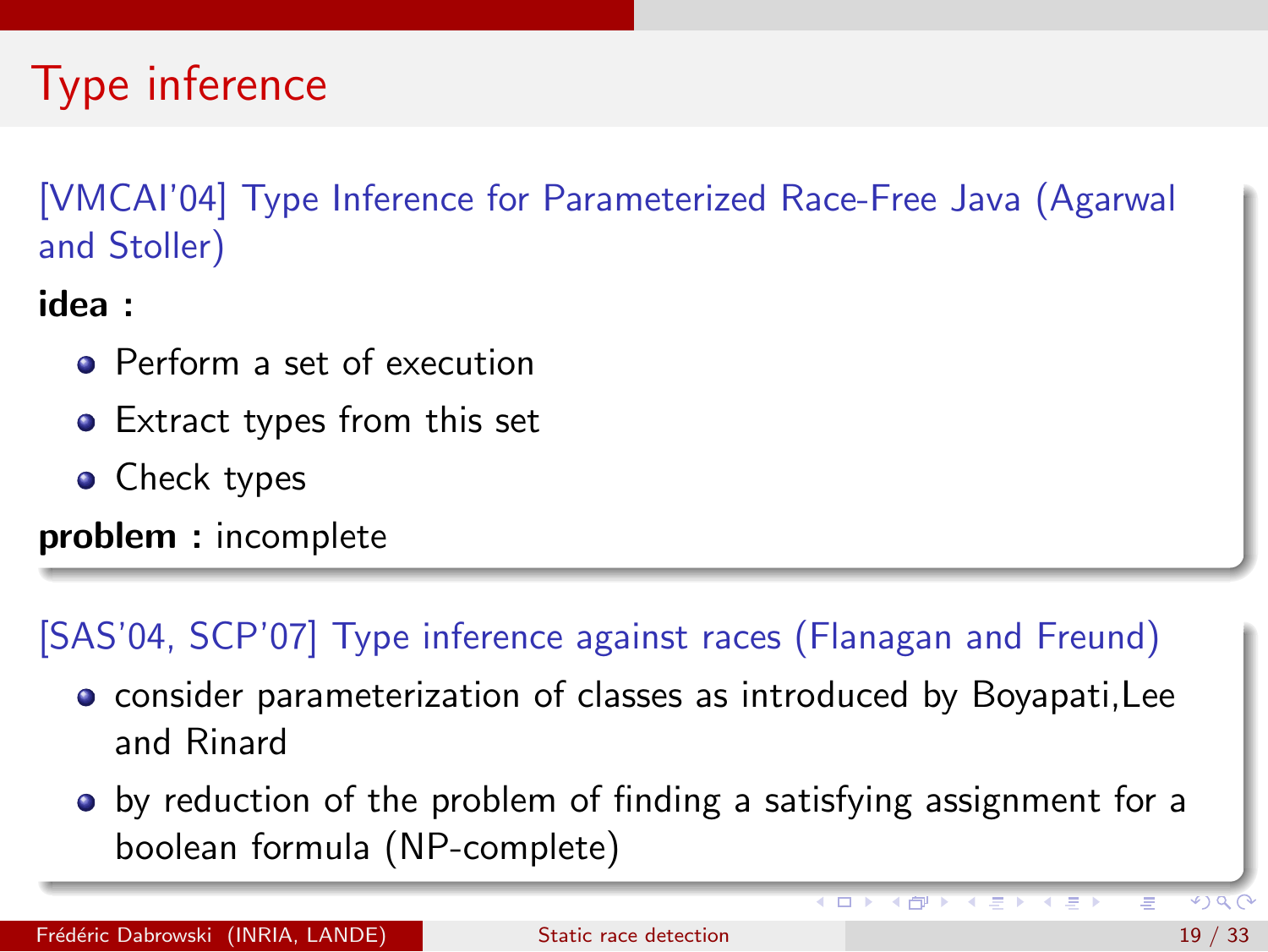[Sigplan Not.] A type system for preventing data races and deadlocks in the java virtual machine language (Permandla, Roberson, Boyapati)

problem : monitorenter/monitorexit replace synchronized blocks solution : use indexed types to recover structured locking

Indexed types : [TCS'03] A type system for JVM threads (Laneve) very simple alias analysis

 $i:$  Load  $\texttt{n}, \{ \ldots \textsf{n} \mapsto \tau \ldots \},$  stack $- > \{ \ldots \textsf{n} \mapsto \tau_i \ldots \}, \tau_i ::$  stack

K ロンス 御 > ス ヨ > ス ヨ > 一 ヨ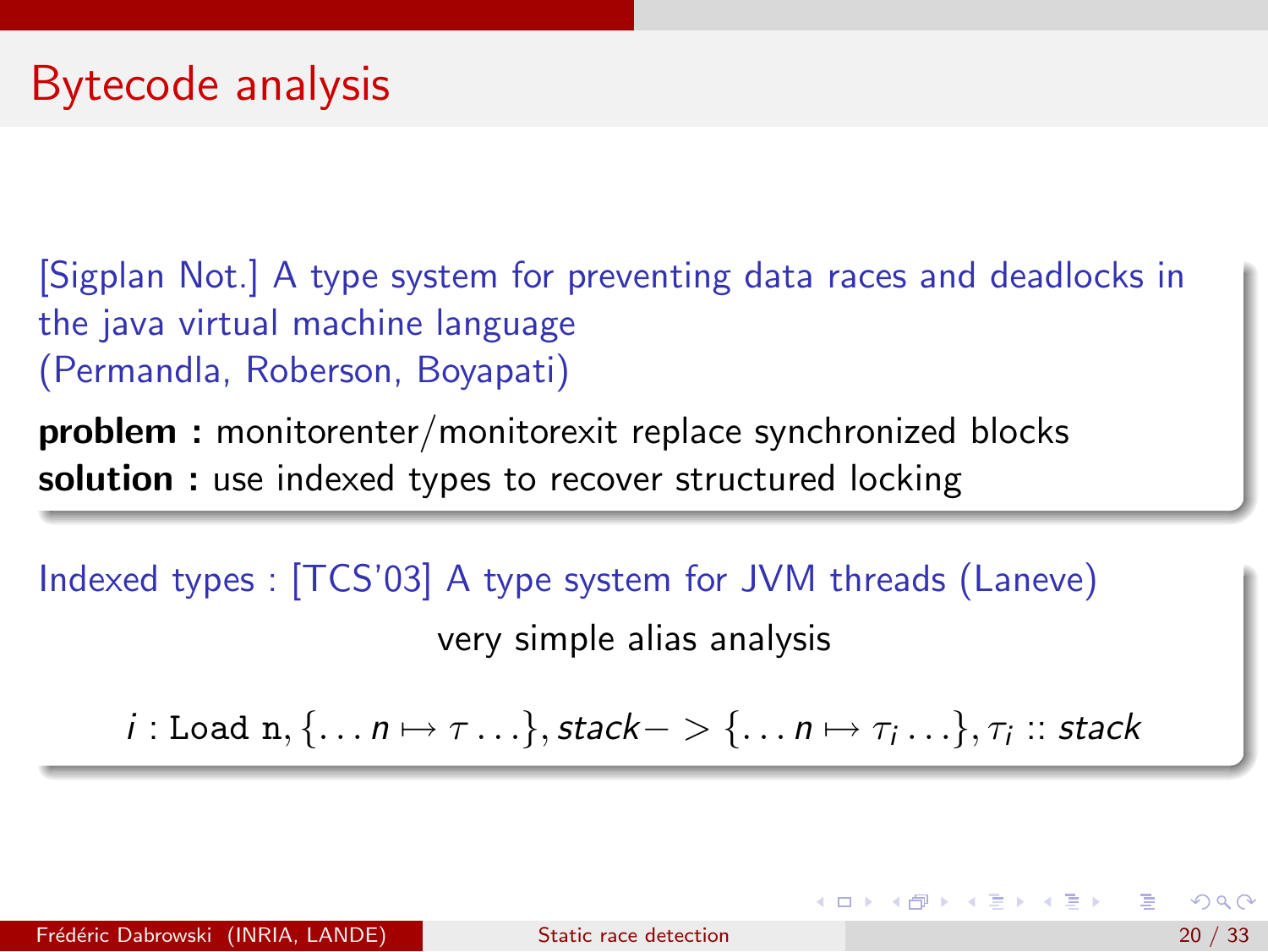### Limitations of type-based approaches

- very strict lock-based discipline
- **o** can't handle other synchronization patterns

э

→ 何 ▶ → ヨ ▶ → ヨ ▶

4 0 8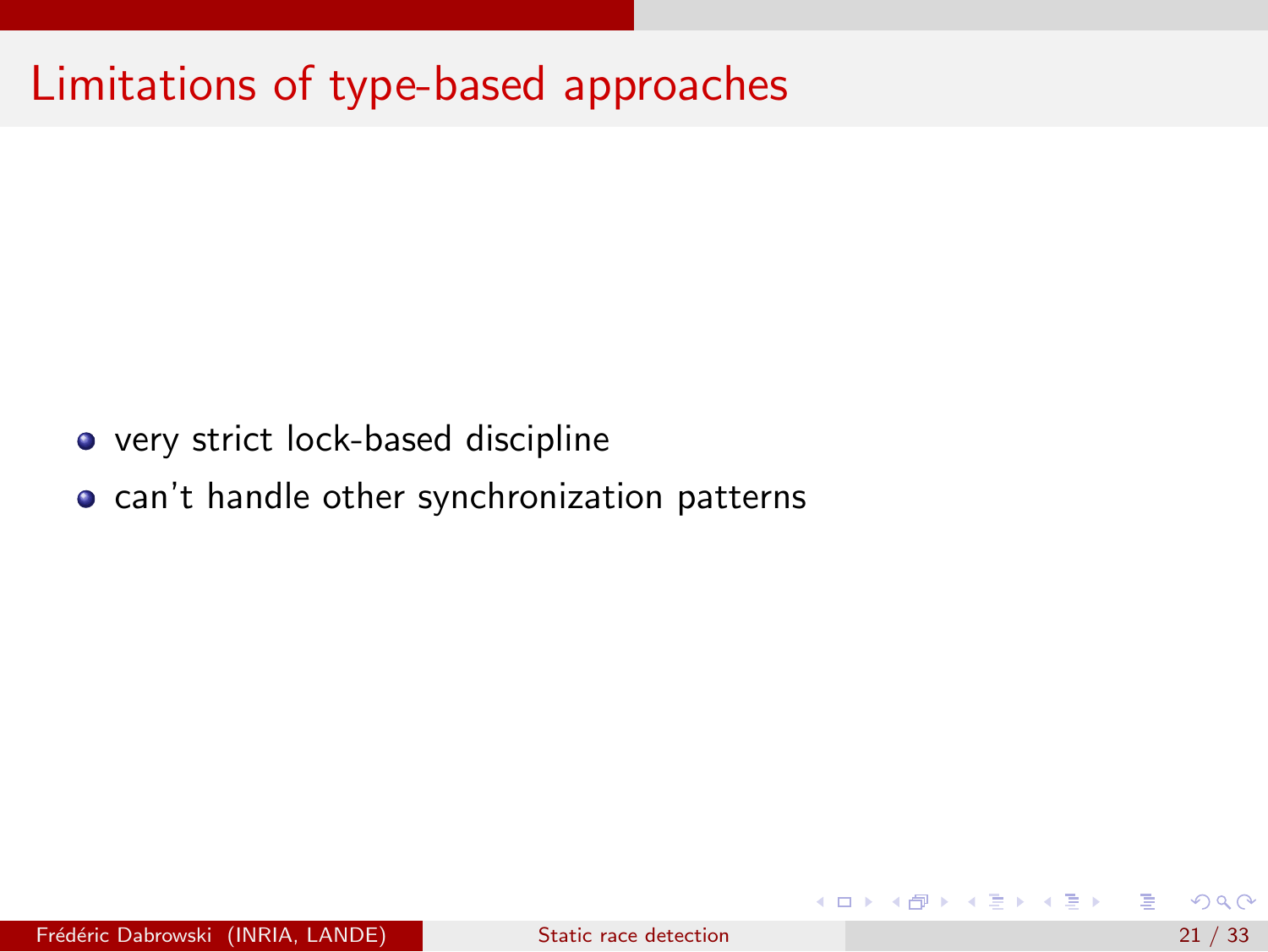# Naik and Aiken & al

目

メロメ メ都 メメ きょくきょ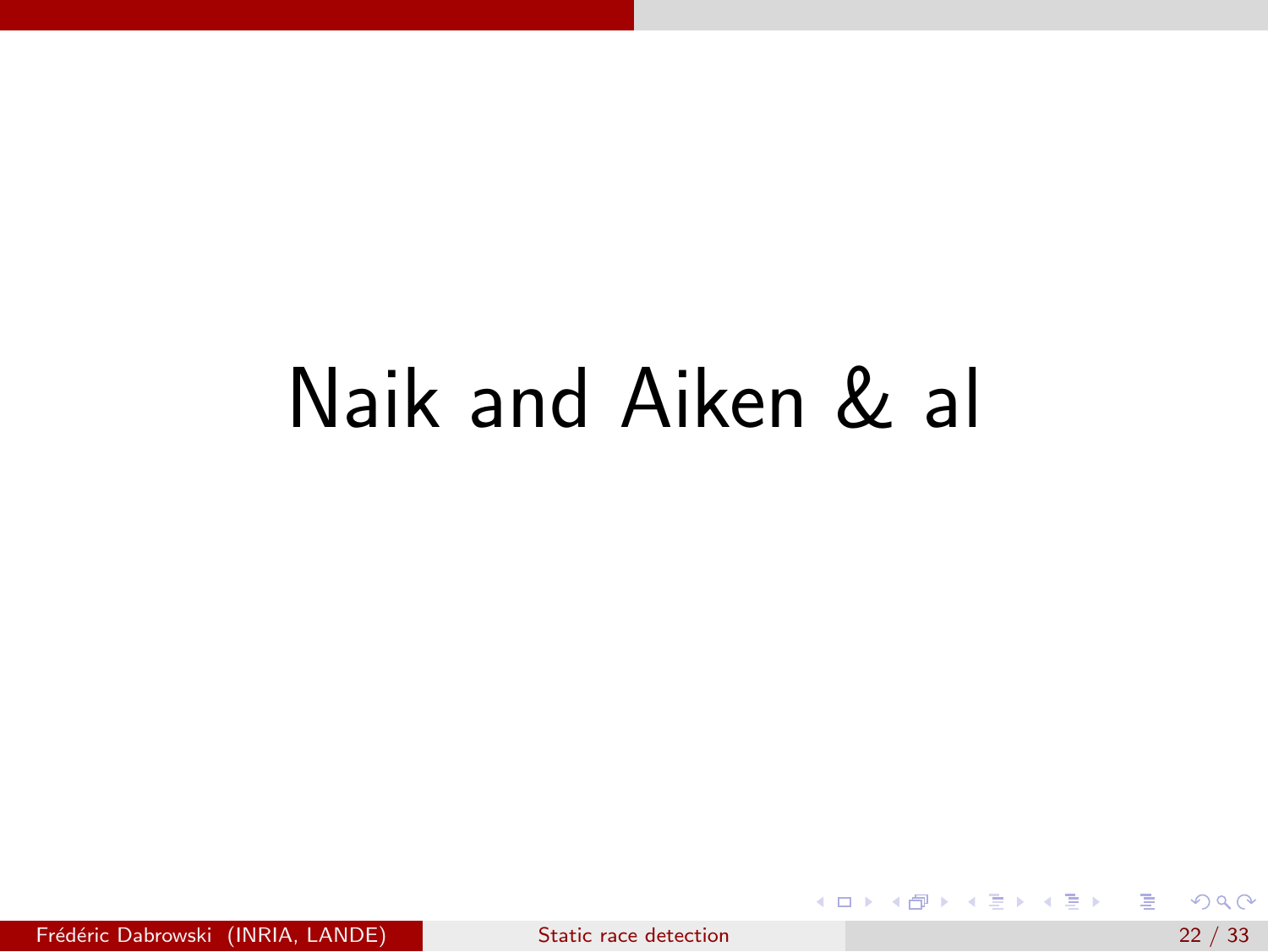

#### Fr´ed´eric Dabrowski (INRIA, LANDE) [Static race detection](#page-0-0) 23 / 33

 $QQ$ 

目

御き メミメ メミメー

4 D F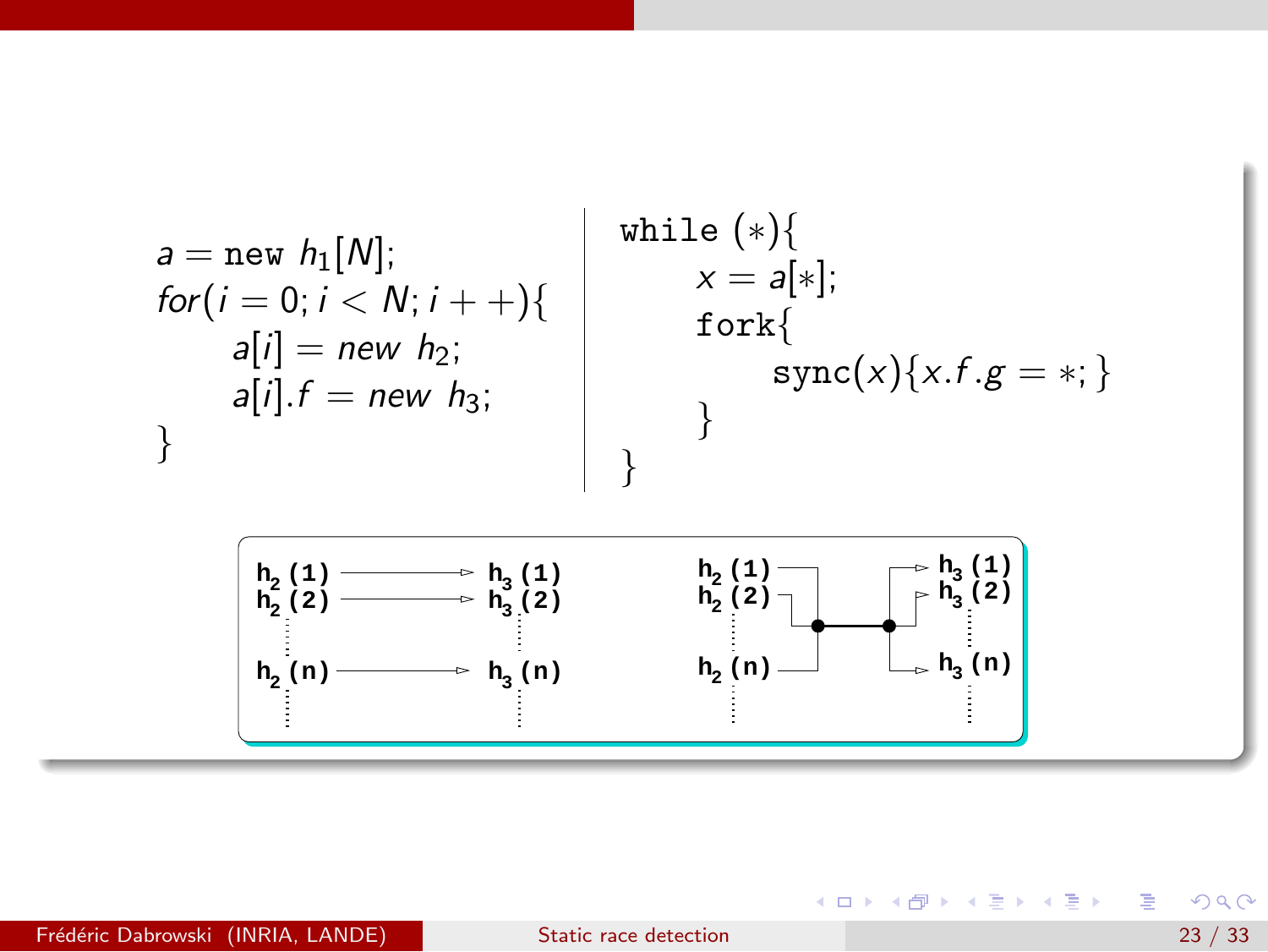#### Language

$$
s ::= \vert x = \text{null} \vert x = \text{new } h
$$
  
\vert x = y \vert x = y.f \vert x.f = y  
\vert s\_1; s\_2 \vert if (\*) then s\_1 else s\_2 \vert while^w (\*) do s

h allocation site

 $w \in \mathbb{W}$  loop counter

Dynamic semantics  $Obj ::= \langle h, \pi \rangle \qquad \pi : \overline{W} \to \mathbb{N}$  $C ::= \{ \dots \textit{Obj} \triangleright \textit{Obj}' \dots \}$ 

Frédéric Dabrowski (INRIA, LANDE) [Static race detection](#page-0-0) and the contract of the 24 / 33

 $QQ$ 

D.

メタメ メミメ メミメー

4 日下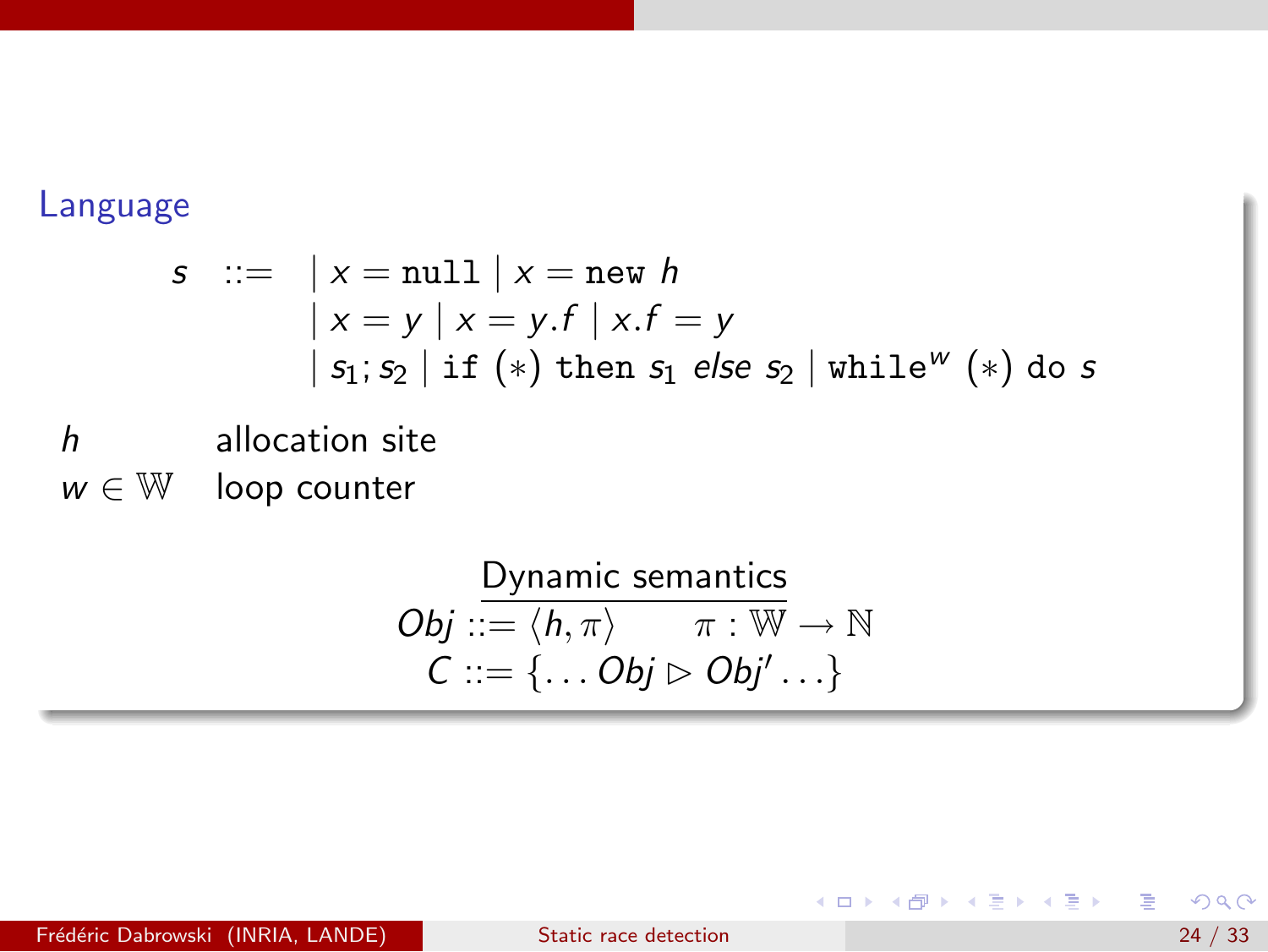### Conditional Must Not Aliasing

synchronized(x){ x.f .g = ∗; } synchronized(y){ y.f .g = ∗; }

Conditional Must Not Aliasing  $must\_not\_alias(x, y) \Rightarrow must\_not\_alias(x, f, y, f)$ 

Frédéric Dabrowski (INRIA, LANDE) [Static race detection](#page-0-0) 25 / 33

→ 何 ▶ → ヨ ▶ → ヨ ▶

4 D F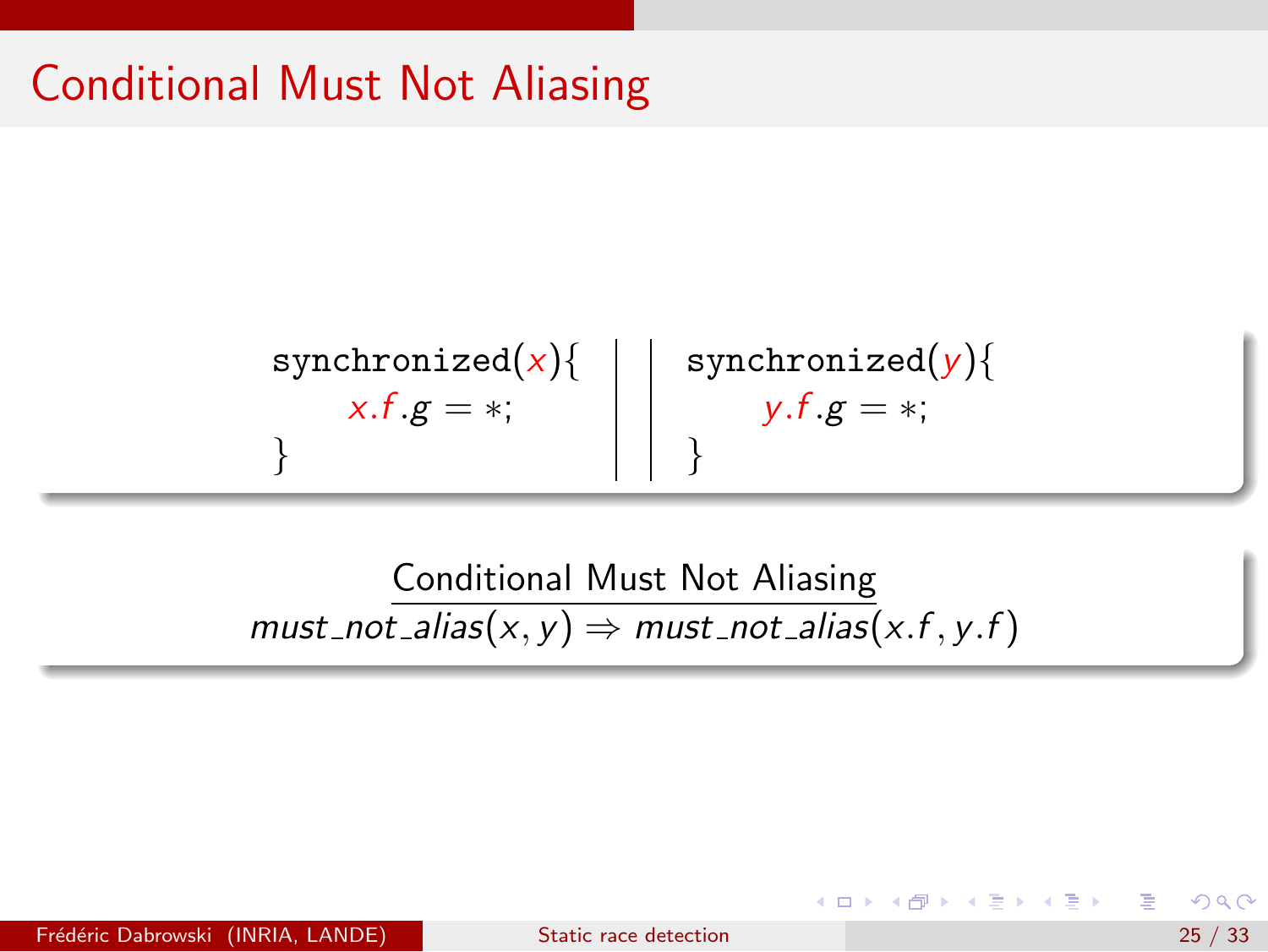### Disjoint Reachability

$$
h \in DR_C(H) \Leftrightarrow \begin{cases} \n\overline{o_1}.h \in H \wedge (\overline{o_1} \rhd \overline{o}) \in C^+ \wedge \\ \n\overline{o_2}.h \in H \wedge (\overline{o_2} \rhd \overline{o}) \in C^+ \wedge \\ \n\overline{o}.h = h \n\end{cases} \Rightarrow \overline{o_1} = \overline{o_2}
$$

$$
Obj :: = \langle \hat{h}, \Pi \rangle
$$
\n
$$
\hat{h} :: = h | T
$$
\n
$$
\Pi : W \mapsto N_T
$$
\n
$$
N_T = \{0, 1, T\}
$$
\n
$$
I(\mathsf{w}) = T
$$
\n
$$
\mathsf{w} \text{ unknown}
$$
\n
$$
\mathsf{w} \mapsto \mathsf{w} \text{ unknown}
$$
\n
$$
\mathsf{w} \mapsto \mathsf{w} \text{ unknown}
$$
\n
$$
\mathsf{w} \mapsto \mathsf{w} \text{ unknown}
$$
\n
$$
\mathsf{w} \mapsto \mathsf{w} \text{ unknown}
$$

Judgments :  $W, \Pi, \Gamma \vdash s : \Gamma', K$ 

 $h \in DR_K(H)$  DR<sub>K</sub> $(H)$  is a safe appr. of DR<sub>[C](#page-0-0)</sub> $(H)$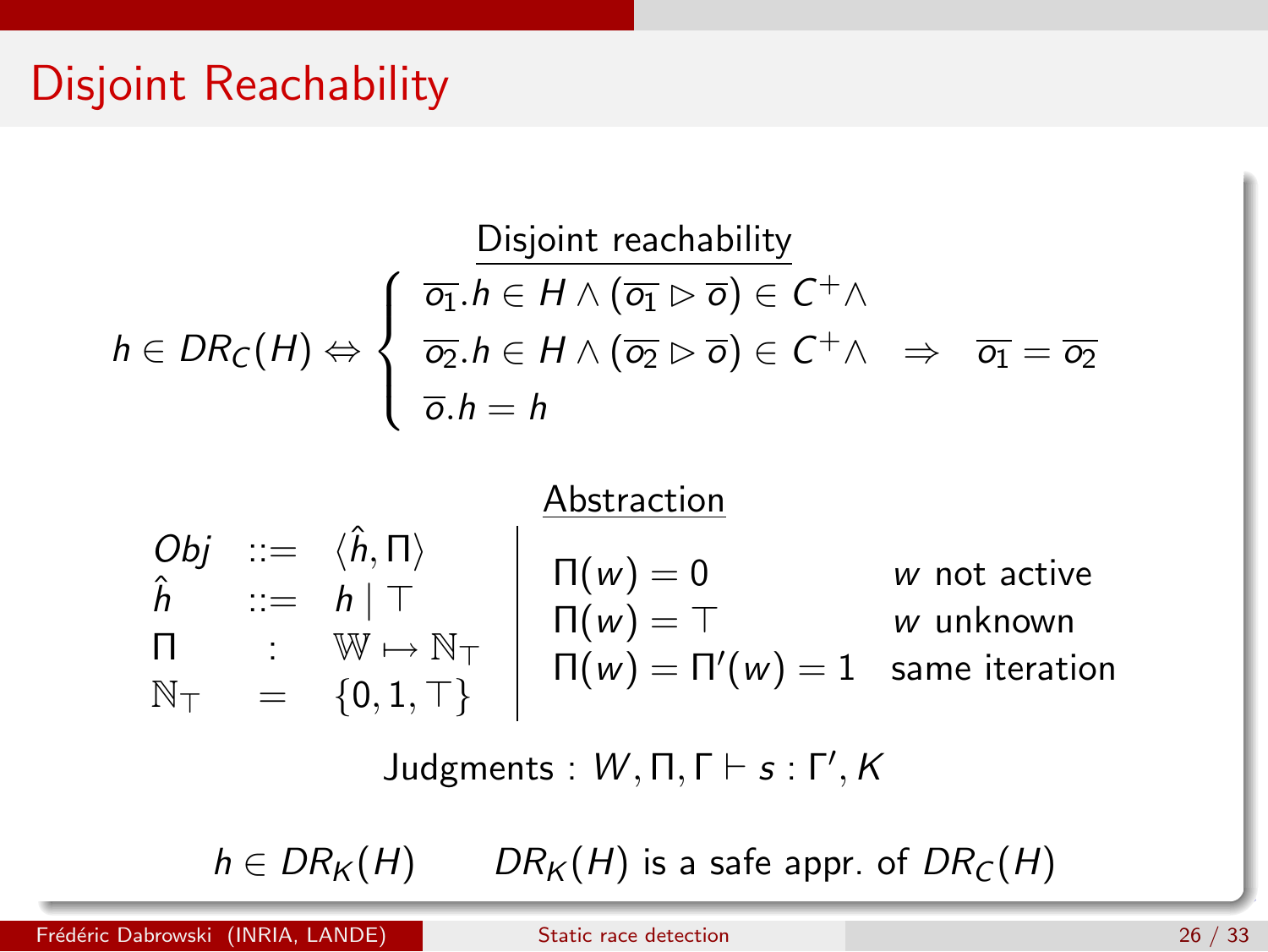### Disjoint reachability

#### **Examples**

 $h_2 \in DR_K({h_1})$ ? while $^{1}\ (*) \{$  $x = new h_1$ ;  $y = new h_2$ ;  $x.f = v$ ; }  $YES: \{\langle h_1,(1)\rangle\}$  $\langle h_2,(1)\rangle\}$ while $^{1}\ (*) \{$  $x =$  new  $h_1$ ; while $^2$   $(\ast)$ {  $y = new h_2$ ;  $x.f = y$ ; } }  $YES: {\langle h_1,(1,0)\rangle}$  $\rhd \langle h_2,(1,1)\rangle$ while $^{1}\ (*) \{$  $y = new h_2$ ; while $^2$   $(*)$   $\{$  $x = new h_1$ ;  $x.f = y$ ; } }  $NO: \{ \langle h_1, (1, 1) \rangle$  $\triangleright$   $\langle h_2, (1, 0) \rangle$ 

E

K ロト K 倒 ト K ヨ ト K ヨ ト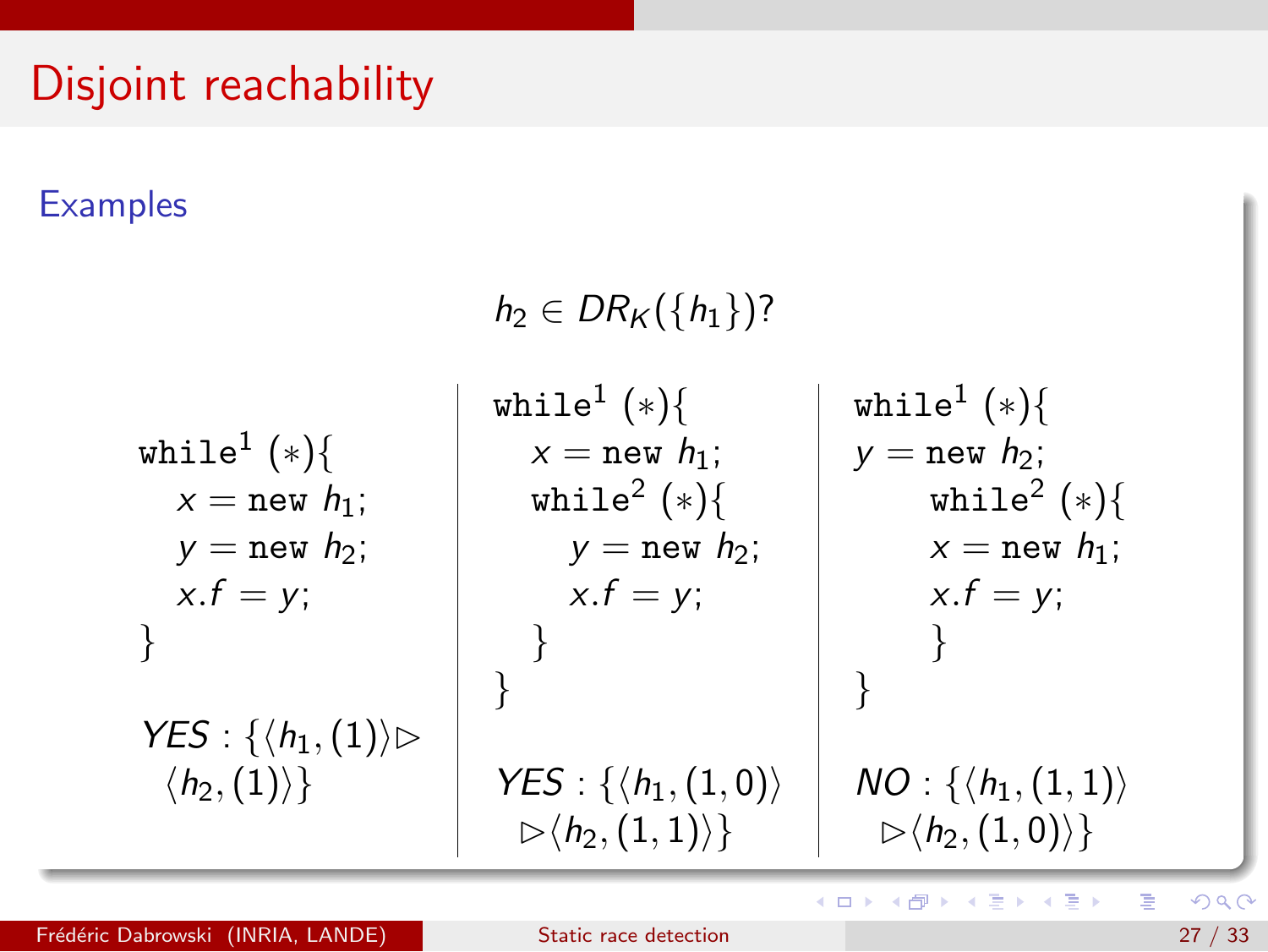W, 
$$
\Pi, \Gamma \vdash x = new \ h : \Gamma[x \mapsto (\Pi', h)], \emptyset
$$
  
\nW,  $\Pi, \Gamma \vdash x = y : \Gamma[x \mapsto \Gamma(y)]$  W,  $\Pi, \Gamma \vdash x.f = y, \Gamma, K$   
\nW,  $\Pi, \Gamma \vdash x = y.f : \Gamma[x \mapsto \langle \lambda w. \top, \top \rangle], \emptyset$   
\nW,  $\Pi, \Gamma \vdash s_1 : \Gamma', K_1$  W,  $\Pi, \Gamma' \vdash s_1 : \Gamma'', K_2$   
\nW,  $\Pi, \Gamma \vdash s_1 : s_2 : \Gamma'', K_1 \cup K_2$   
\nW,  $\Pi, \Gamma \vdash s_1 : \Gamma_1, K_1$  W,  $\Pi, \Gamma \vdash s_1 : s_2, K_2$   
\nW,  $\Pi, \Gamma \vdash \text{if } (*) \text{ then } s_1 \text{ else } s_2 : \Gamma_1 \sqcup \Gamma_2, K_1 \cup K_2$   
\nW \cup \{w\},  $\Pi, \Gamma \vdash while^w(x) \text{ do } s : \Gamma, K$ 

Ξ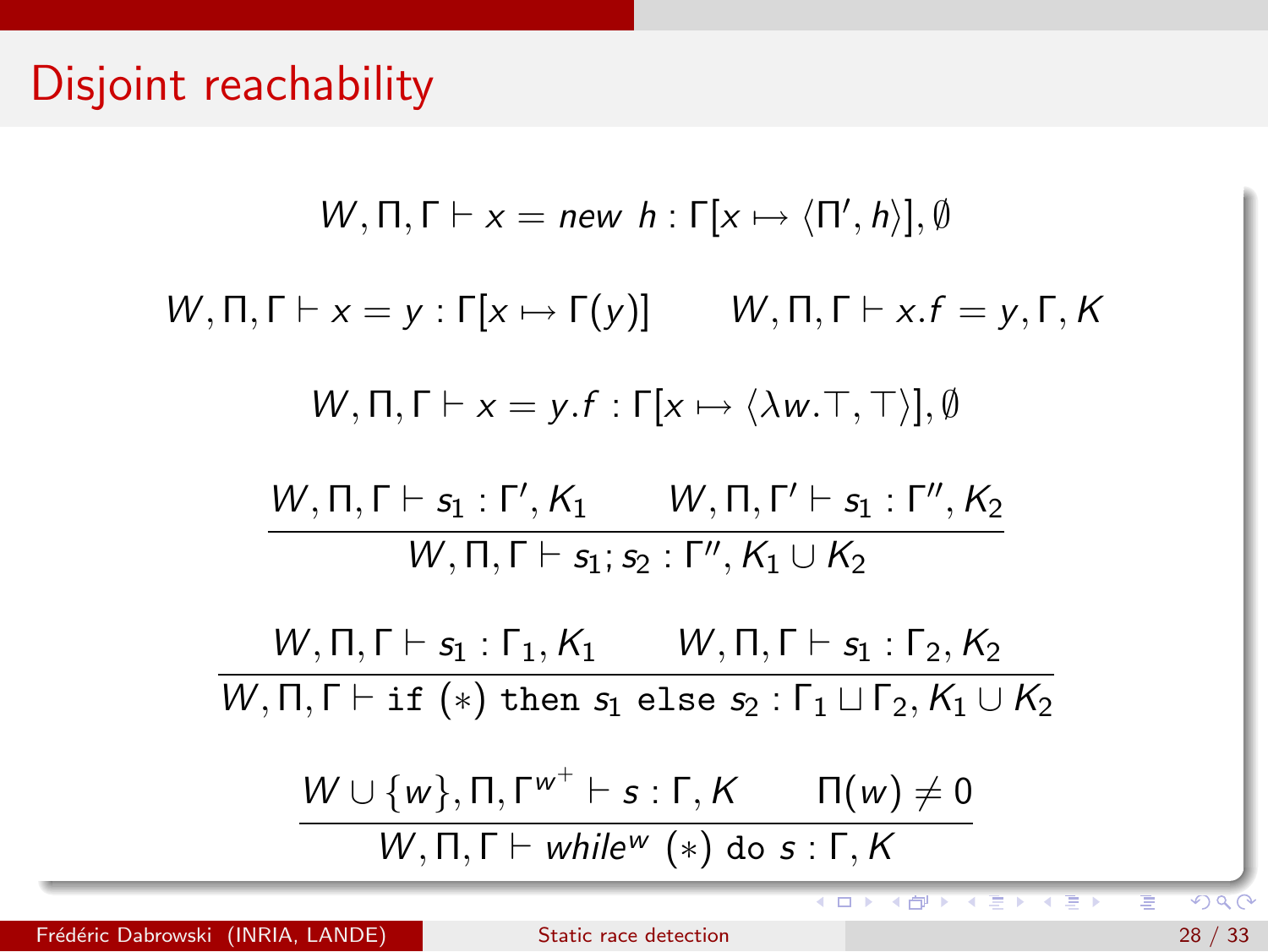## Conflicting pairs elimination

#### Static analysis

- Call graph construction and context-sensitive points-to analysis
- Type and effect system

イラメ イラメ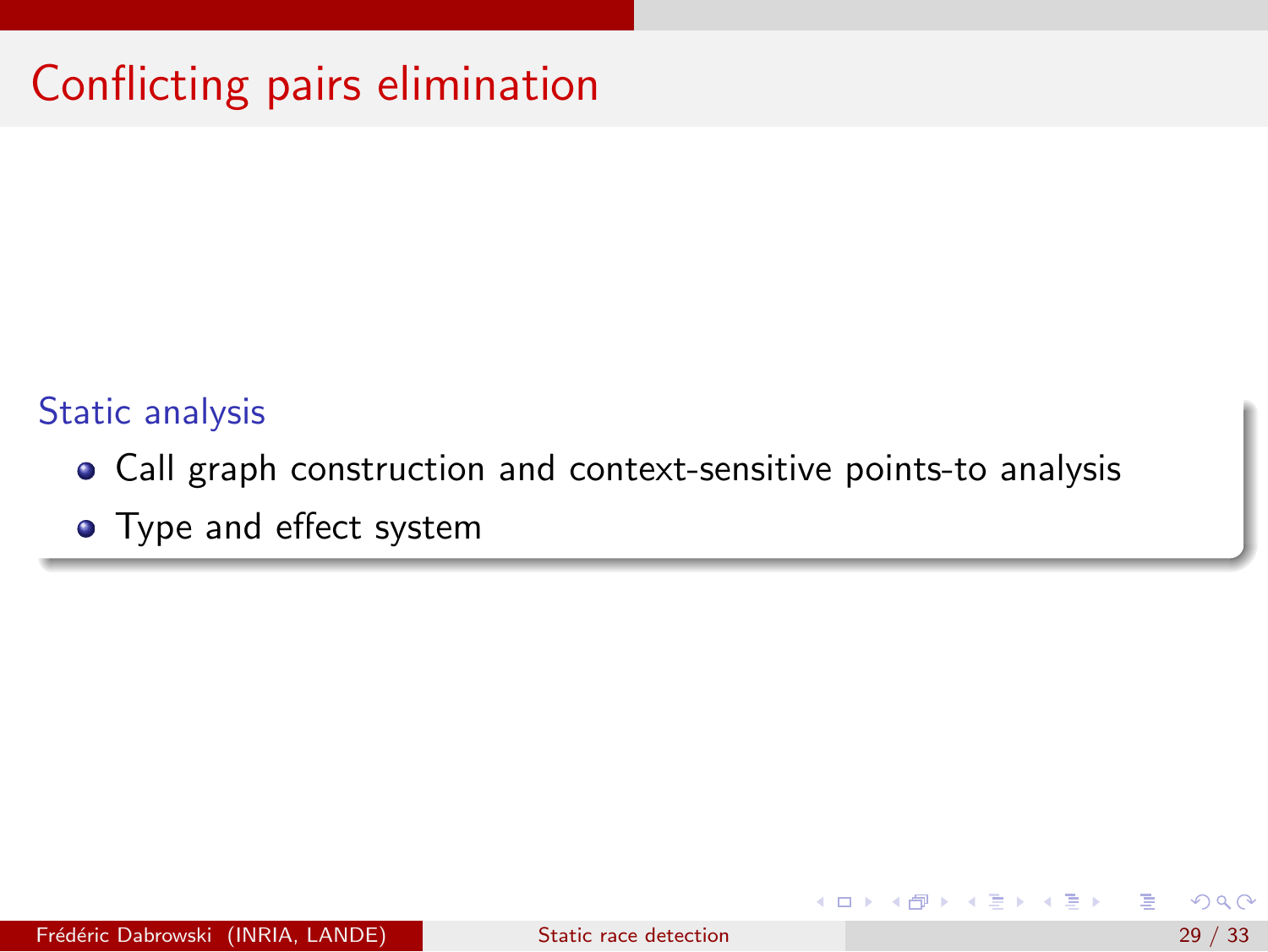### Conflicting pairs elimination



**Frédéric Dabrowski (INRIA, LANDE)** [Static race detection](#page-0-0) 30 / 33 / 33

K ロ ▶ K 個 ▶ K ミ ▶ K ミ ▶ │ 글 │ K 9 Q Q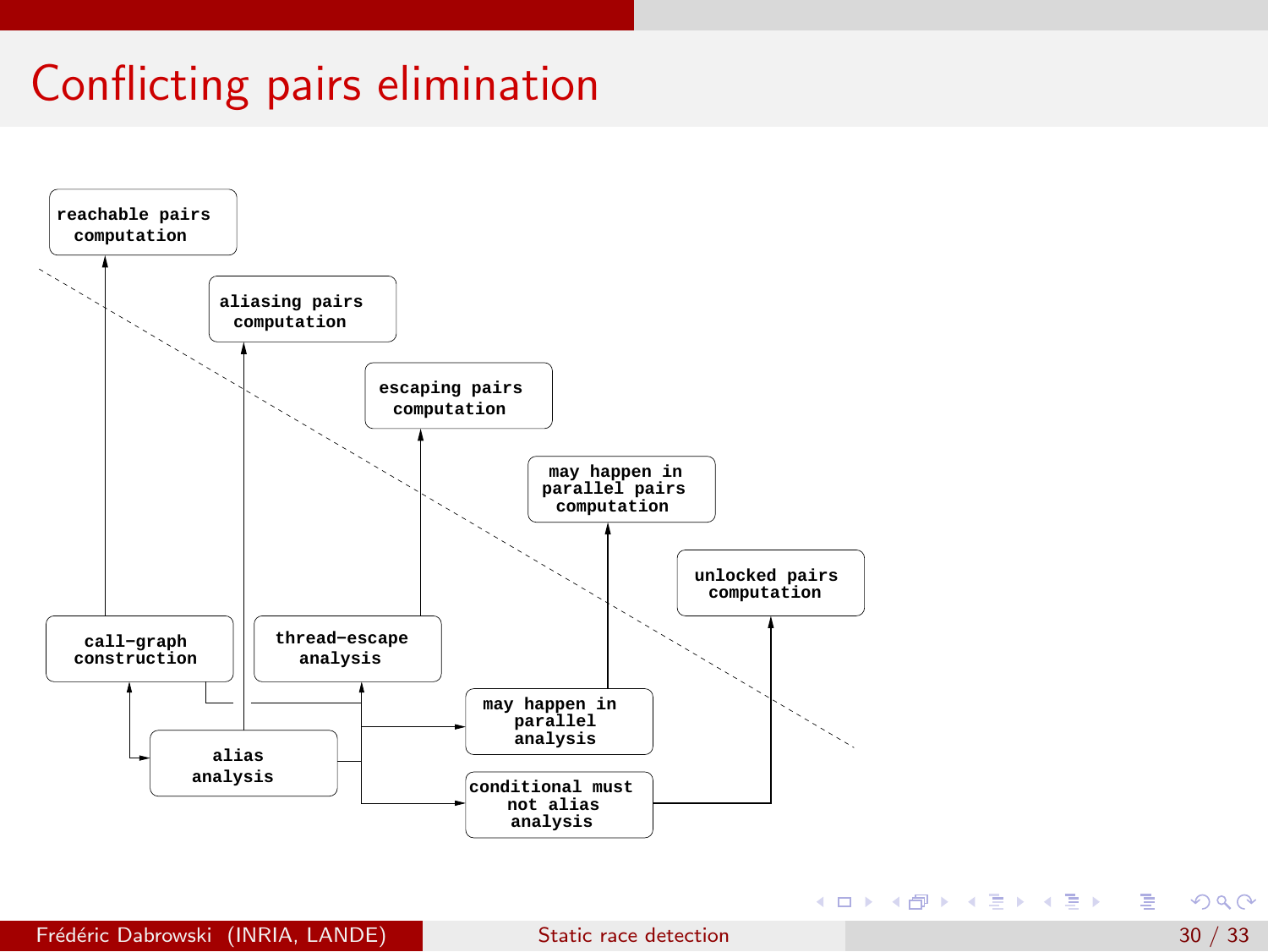### **Soundness**

- **o** reflection
- dynamic loading
- native methods
- libraries ? ? ?

目

メロメ メ都 メメ きょくきょ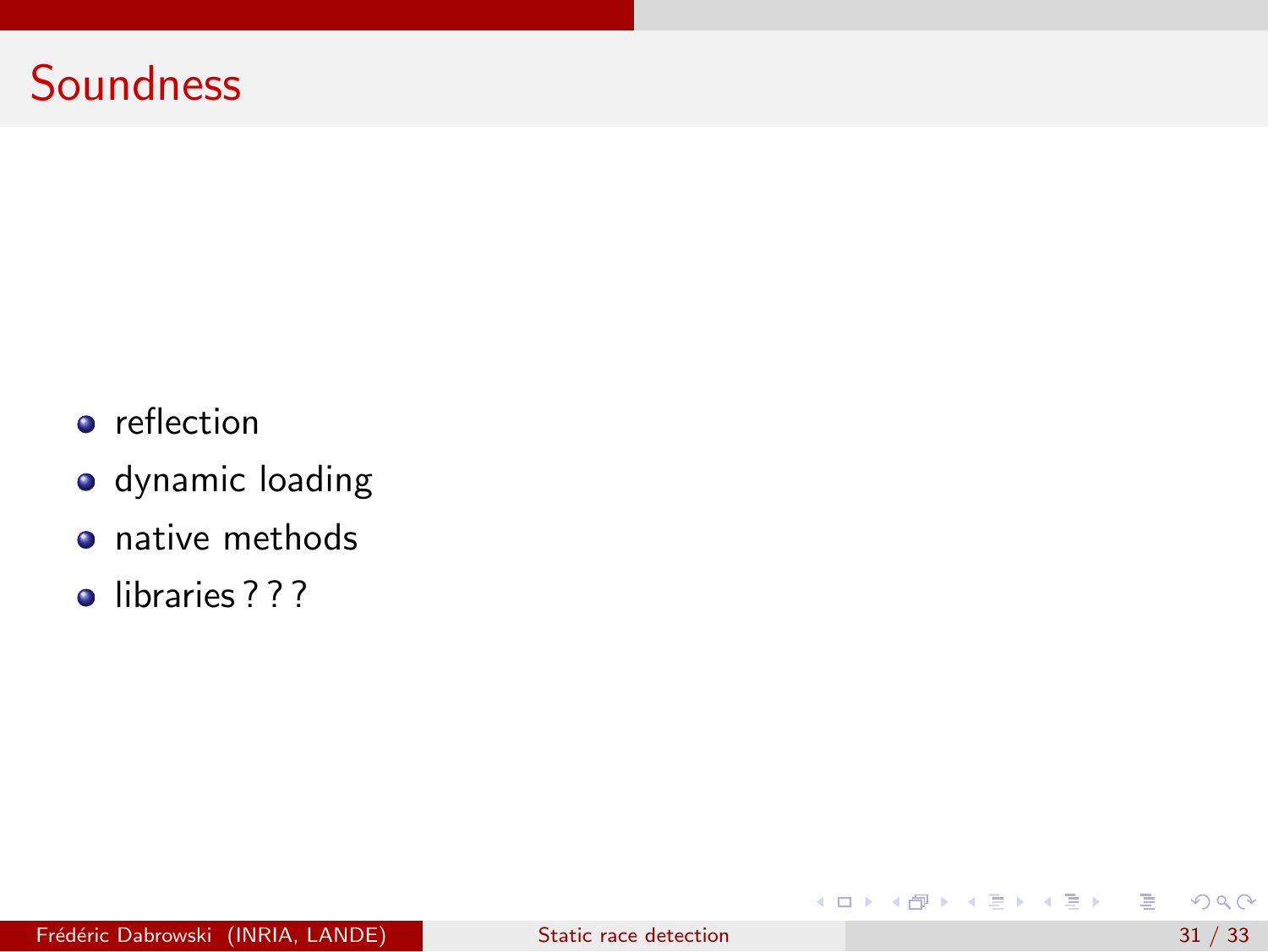### Conclusion and ongoing work

- Data races detection is important
- Objects offer a good framework
- Type systems can handle strict lock-based discipline but lack more elaborated synchronisation patterns
- Points-to analysis can give very precise results but is much more complex

A + + = + + = +